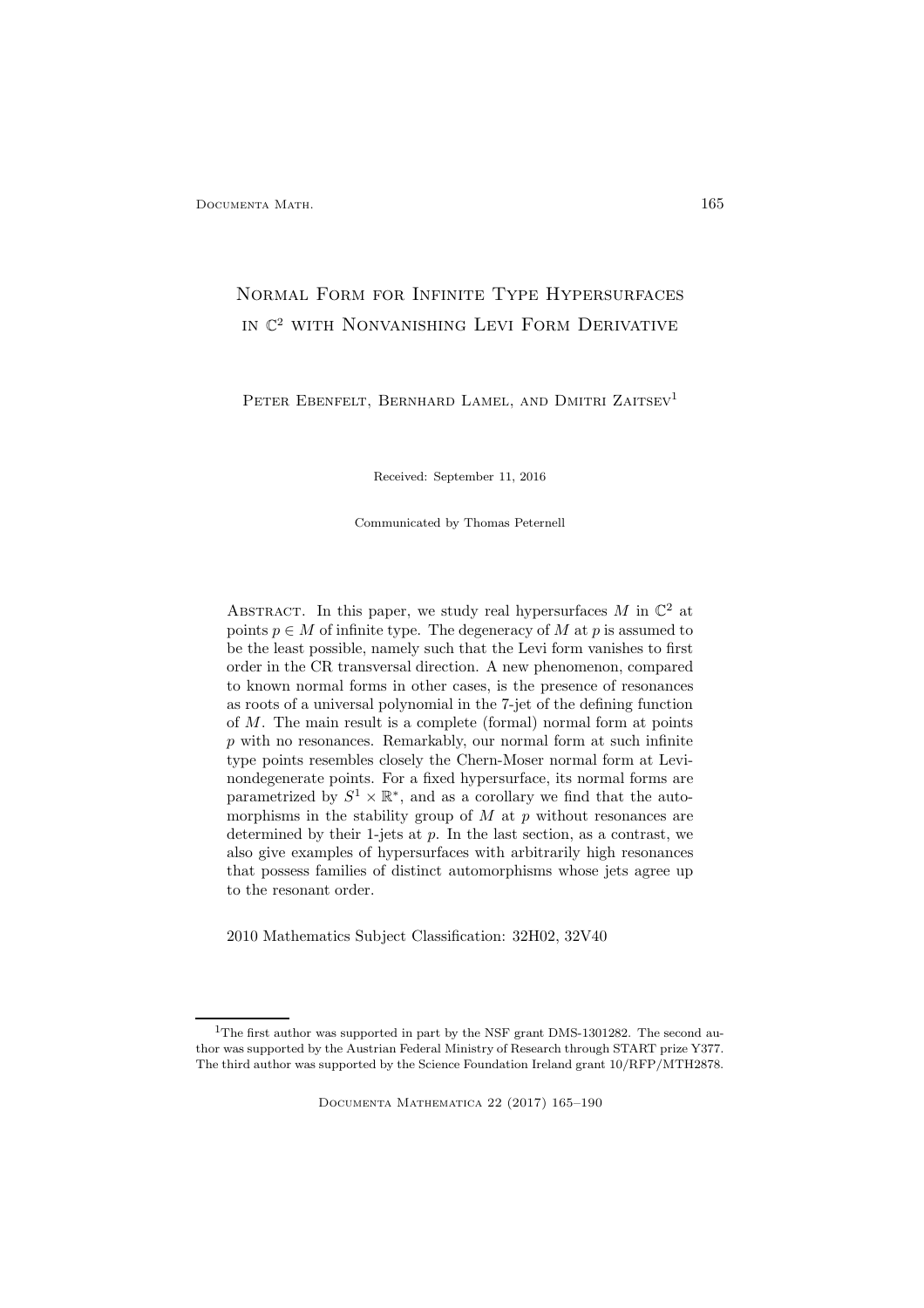### 1. INTRODUCTION

Normal forms are known to serve as important tools to study geometric structures and their equivalence. The seminal paper [CM74] from 1974 by S.-S. Chern and J. Moser constructing a normal form for Levi nondegenerate hypersurfaces in complex spaces became one of the most influential in the subject. More recently, numerous authors have constructed normal forms for various classes of real hypersurfaces at points of finite type, see [W82], [S91], [E98a], [E98b], [EHZ05], [Kol05], [KMZ14], [KZ14a], [KZ14b]. On the other hand, much less is known for infinite type hypersurfaces, where we are only aware of the papers [ELZ09] and [KL14] addressing certain restricted classes of hypersurface that are not generic among infinite type ones.

The present paper is the first one dealing with a natural generic class of infinite type hypersurfaces in  $\mathbb{C}^2$ , which can be considered as the "most nondegenerate" among all such hypersurfaces. Namely, the class of hypersurfaces whose Levi form vanishes of order 1 at an infinite type point. The new phenomenon compared to previously known cases of normal forms for CR manifolds, is the presence of so-called resonances. A resonance here is an integral root of a certain invariant polynomial, called the characteristic polynomial, whose coefficients are polynomials in the 7-jet of the defining equation of the hypersurface. If a hypersurface has no resonances, we obtain a normal form unique up to rotations and scaling. If, on the other hand, resonances are present, the same normalization conditions are obtained for all terms except the resonant ones (of which there are always at most finitely many).

A further interesting feature of our normal form is that it closely resembles the Chern-Moser normal form, even though there are no resonances in the Chern-Moser case. For a comparison, recall the Chern-Moser normal form for a smooth Levi nondegenerate hypersurface  $M$  through 0 in  $\mathbb{C}^2$ : There are formal holomorphic coordinates  $(z, w)$  near  $0 \in \mathbb{C}^2$  such that M is given locally by

(1.1) 
$$
\mathsf{Im}\,w = \Phi(z,\bar{z},\mathsf{Re}\,w),
$$

where the (Hermitian) formal power series expansion  $\varphi(z, \bar{z}, u)$  of  $\Phi$  at the origin is of the form

(1.2) 
$$
\varphi(z,\bar{z},u) = |z|^2 + \sum_{a,b\geq 0} N_{ab}(u) z^a \bar{z}^b, \quad \left(N_{ab}(u) = \overline{N_{ba}(u)}, \ u \in \mathbb{R}\right),
$$

satisfying the following normalization conditions

(1.3) 
$$
N_{a0}(u) = N_{a1}(u) = 0 \quad a \ge 0,
$$

and

(1.4) 
$$
N_{22}(u) = N_{32}(u) = N_{33}(u) = 0.
$$

This normal form is unique modulo the action of the stability group of the sphere (( $\text{Im } w = |z|^2$  in these coordinates). Our normal form in Theorem 1.1 below is very similar.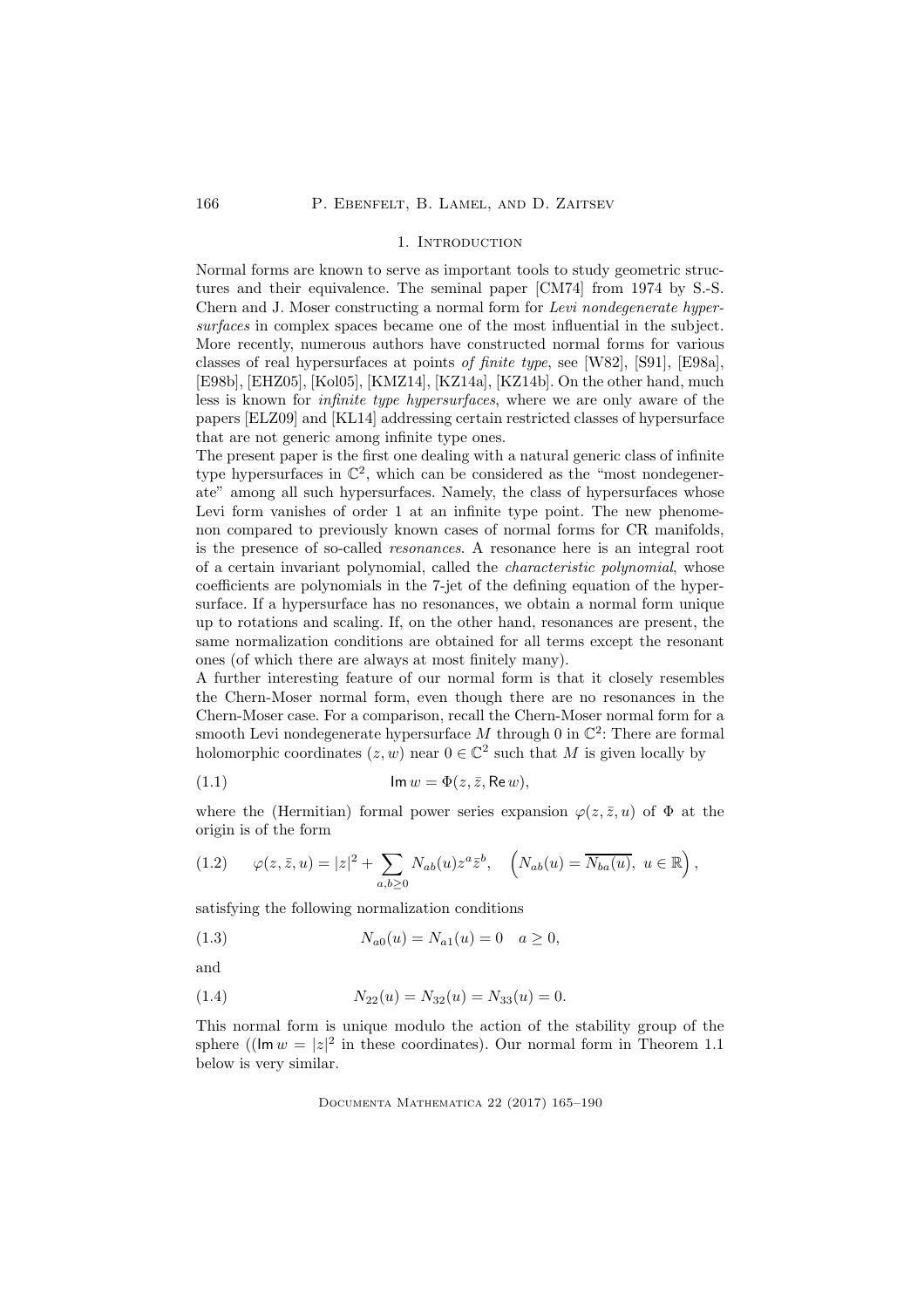The Chern-Moser normal form is convergent in the sense that if M is a realanalytic hypersurface, then the transformation to normal form is holomorphic (given by a convergent formal transformation) and the resulting equation in normal form converges to a defining equation for the transformed hypersurface. However, most known normal forms are formal (not known to be convergent, or in some cases even known to not be convergent [Kol12]), with the exception of the very recent [KZ14a], [KZ14b]. The normal form we construct in this paper is formal. We should point out, however, that there are general results concerning convergence of formal invertible mappings between real-analytic CR manifolds (see [BER00], [BMR02]) that apply in the finite type situations treated in the papers mentioned above. As a consequence, questions about biholomorphic mappings (such as, e.g., their existence) between real-analytic CR manifolds of finite type (that are also holomorphically nondegenerate; [BMR02]) can often be reduced to the analogous questions about formal mappings, and for the latter it suffices that the manifolds are in formal normal form. For the class of infinite type hypersurfaces considered in this paper, the corresponding convergence result for formal mappings between real-analytic hypersurfaces is known as well ([JL13]; cf. also the unpublished thesis [J07]).

As mentioned, there is a vast literature on normal forms for real hypersurfaces at points of finite type, but the normal form presented here is (to the best of the authors' knowledge) the first systematic result of this kind at points of infinite type. There is, however, a previous paper by the authors [ELZ09], in which new invariants are introduced for real hypersurfaces in  $\mathbb{C}^2$  and a (formal) normal form is constructed for a certain class of hypersurfaces identified by conditions on these invariants. The class so identified contains some hypersurfaces of infinite type, but is in fact completely disjoint from the class considered in this paper. The main objective in [ELZ09] was to provide conditions in terms of the new invariants that would guarantee triviality (or discreteness) of the stability group of the hypersurface. The normal form in that paper was ad hoc and its main purpose was a means to prove the result about the stability group. There are also the results in [KL14], in which a dimension bound was proved by means of an "abstract" normal form construction (which however does not produce a normal form at all in the usual sense).

1.1. The main result. We shall now describe our main result more precisely. Let  $M \subset \mathbb{C}^2$  be a smooth real hypersurface with  $p \in M$ . After an affine linear tranformation, we find local holomorphic coordinates  $(z, w)$ , vanishing at  $p$ , such that the real tangent space to  $M$  at 0 is spanned by  $\text{Re}\,\partial/\partial z$ , Im $\partial/\partial z$ , Re $\partial/\partial w$ , and M is given locally as a graph

(1.5) 
$$
\operatorname{Im} w = \varphi(z, \bar{z}, \operatorname{Re} w),
$$

where  $\varphi(0) = 0$  and  $d\varphi(0) = 0$ . We shall assume the following:

(1) M is of *infinite type* at  $p = 0$ , i.e., for any m, there is a holomorphic curve  $\Gamma_m: \mathbb{C} \to \mathbb{C}^2$  with  $\Gamma_m(0) = 0$ , which is tangent to M to order m at 0.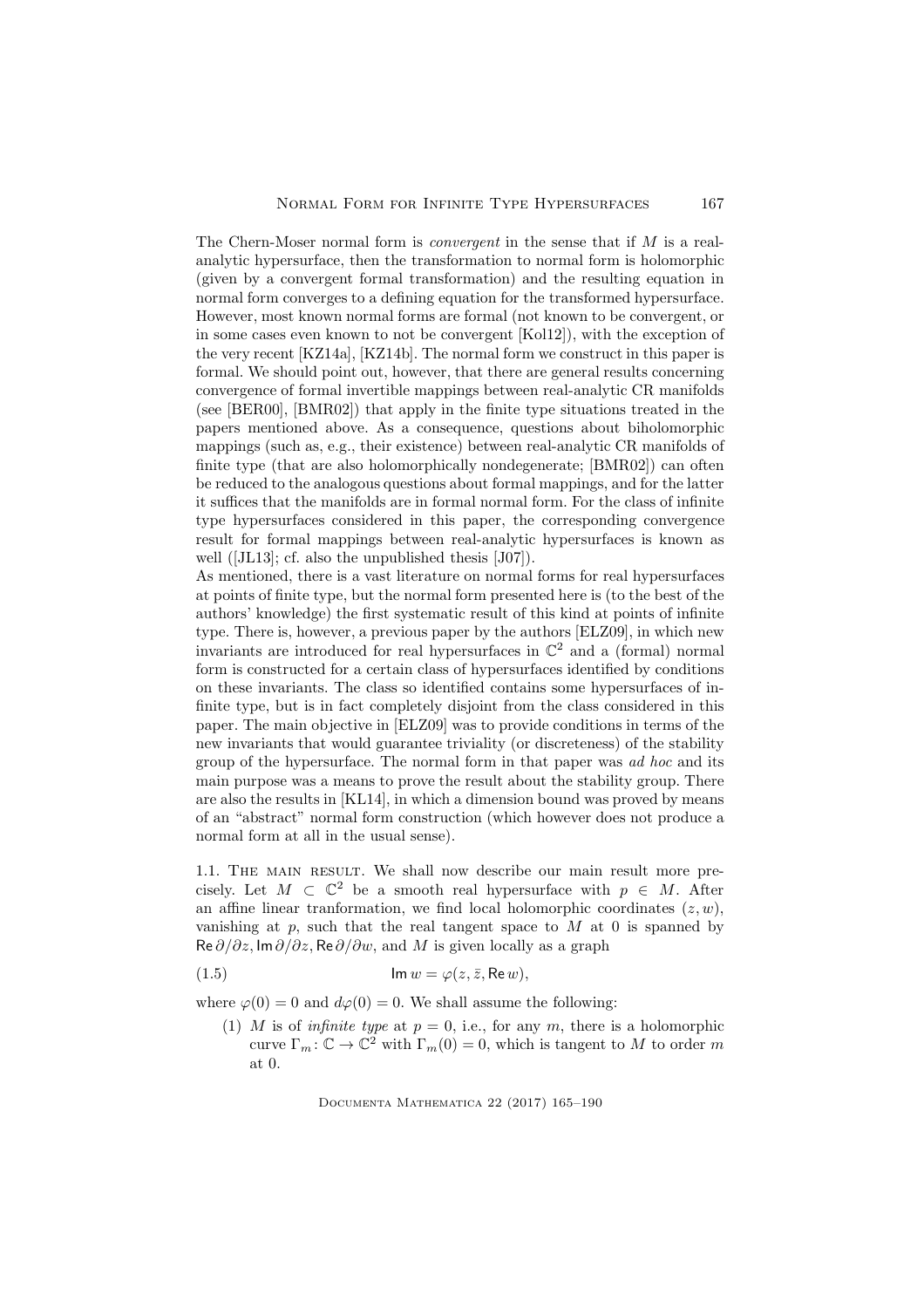(2) There is a smooth curve  $\gamma: (-\epsilon, \epsilon) \to M$  with  $\gamma(0) = 0$  (necessarily transverse to the complex tangent space of  $M$  at 0) such that the Levi form of M vanishes to first order at 0 along  $\gamma$ , i.e.,  $(\mathcal{L} \circ \gamma)'(0) \neq 0$ , where  $\mathcal L$  is any representative of the Levi form of  $M$ .

In view of  $(1)$  and  $(2)$ , we can assume

(1.6) 
$$
\varphi(z,\bar{z},u)=z\bar{z}u+O(|(z,\bar{z},u)|^4).
$$

We shall then introduce a monic polynomial  $P(k, j_0^7 \varphi)$  in  $k \in \mathbb{C}$  and the 7-jet of  $\varphi$  at 0, see Definition 2.8, and the following nonresonant condition:

(3)  $P(k, j_0^7 \varphi)$  has no integral roots  $k \geq 2$  (which we call *resonances*).

The polynomial  $P(k) = P(k, j_0^7 \varphi)$  turns out to be a CR invariant of M at  $p = 0$ , and is called the *characteristic polynomial*. We mention here that (3) holds for  $j_0^7 \varphi$  in a specific open and dense subset  $\Omega$  of  $J_0^7(\mathbb{C} \times \mathbb{R})$ , the space of 7-jets at 0 of smooth functions in  $\mathbb{C} \times \mathbb{R}$ . Indeed, since P is monic in k, the set  $\Omega$  is locally determined by finitely many polynomial inequalities (for a finite set of possible roots  $k$ ).

Our main result is a formal normal form for the hypersurface  $M$  at  $p = 0$ . This normal form is unique, as is the formal transformation to normal form, modulo the action of the 2-dimensional group  $S^1 \times \mathbb{R}^*$ , where  $S^1$  denotes the unit circle and  $\mathbb{R}^* := \mathbb{R} \setminus \{0\}$ . Since our normal form is formal, we shall formulate our result for formal hypersurfaces. For our purposes, a formal hypersurface through 0 in the coordinates  $(z, w) \in \mathbb{C}^2$  is an object associated to a graph equation of the form (1.5), where  $\varphi(z, \bar{z}, u)$  is a formal power series in  $z, \bar{z}, u$  such that  $\varphi(0) = 0$ . Clearly, a smooth hypersurface M through  $p = 0$  as above, defines a formal hypersurface via the Taylor series of the smooth graphing function  $\varphi$  in (1.5); by an abuse of notation, we shall continue to denote the formal hypersurface by M and the formal graphing power series by  $\varphi(z, \bar{z}, u)$ . We note that two distinct smooth hypersurfaces through  $p = 0$  may define the same formal hypersurface; this happens if and only if the two hypersurfaces are tangent to infinite order at 0. We also note that a smooth hypersurface  $M$  satisfies Conditions (1) and (2) above if and only if its associated formal hypersurface M satisfies the following conditions:

- (1') M is of *infinite type* at  $p = 0$ ; i.e., there is a formal holomorphic curve  $\Gamma: \mathbb{C} \to \mathbb{C}^2$  with  $\Gamma(0) = 0$ , which is contained in M (formally); see [BER99].
- (2) There is a formal curve  $\gamma: \mathbb{R} \to M$  with  $\gamma(0) = 0$  (necessarily transverse to the complex tangent space of M at 0) such that the Levi form  $\mathcal L$  of M satisfies  $(\mathcal{L} \circ \gamma)'(0) \neq 0$ .

Also, note that Condition (3), being nonresonant, is already a condition on the Taylor series of  $\varphi$ .

A formal (holomorphic) transformation, sending 0 to 0, is a transformation of the form  $(z', w') = (F(z, w), G(z, w))$ , where F and G are formal power series in z, w such that  $F(0) = G(0) = 0$ . The formal mapping is *invertible* if its Jacobian determinant at 0 is not zero. If the formal transformation is invertible, then we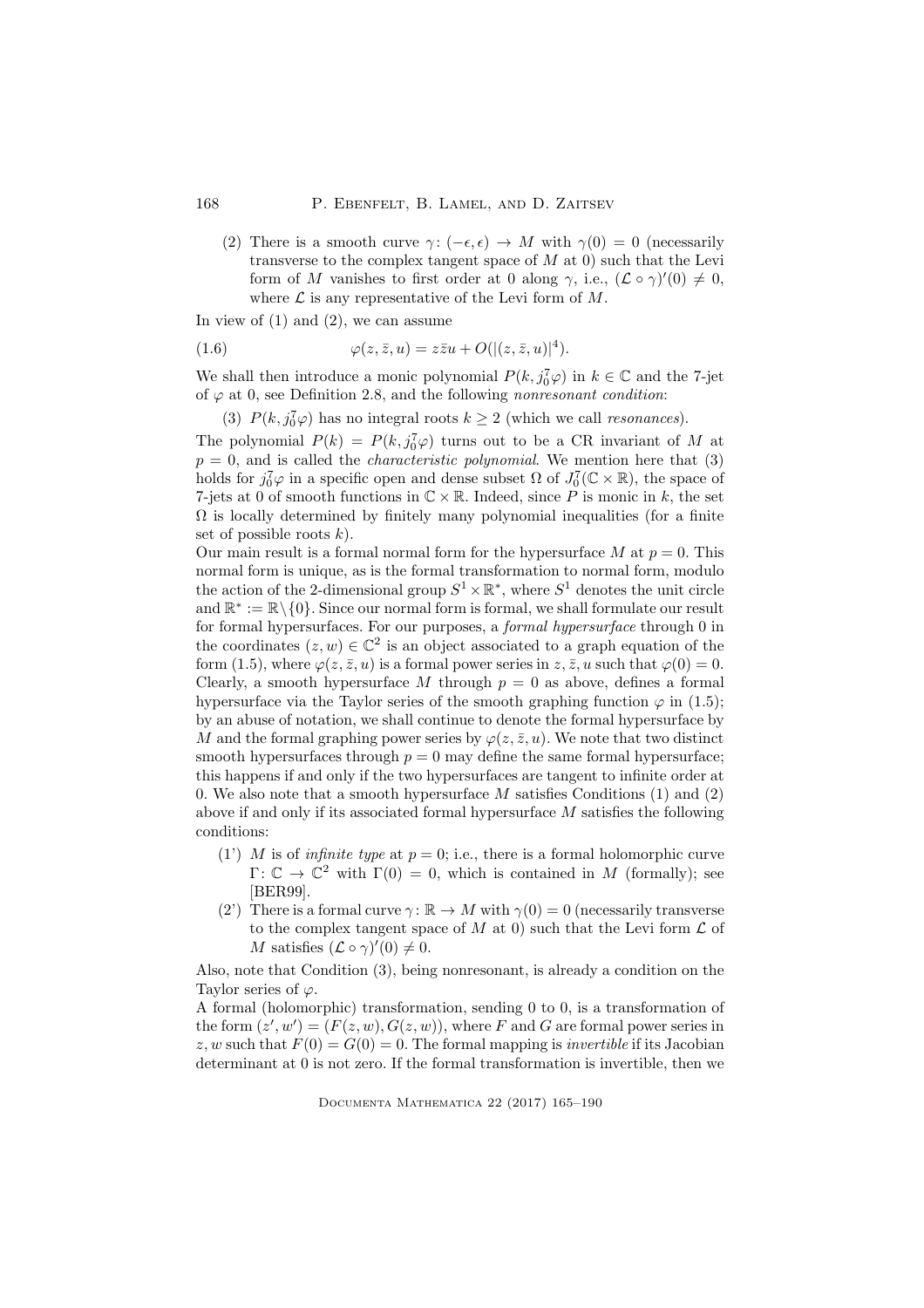shall also refer to  $(z', w')$  as *formal (holomorphic) coordinates* at 0. We shall say that a formal transformation  $(z', w') = (F(z, w), G(z, w))$  sends one formal hypersurface  $M$  into another  $M'$  if

(1.7) 
$$
\operatorname{Im} G(z, u + i\varphi) = \varphi'(F(z, u + i\varphi), \overline{F(z, u + i\varphi)}, \operatorname{Re} G(z, u + i\varphi)),
$$

where  $\varphi = \varphi(z, \bar{z}, u)$ , and  $\varphi, \varphi'$  denote the formal graphing power series of M, M′ , respectively. Our main result is the following:

THEOREM 1.1. Let M be a formal hypersurface through 0 in  $\mathbb{C}^2$ , satisfying Conditions  $(1')$ ,  $(2')$ , and  $(3)$ . Then there are formal holomorphic coordinates  $(z, w)$  at 0 such that M is given as a formal graph

(1.8) 
$$
\operatorname{Im} w = \varphi(z, \bar{z}, \operatorname{Re} w),
$$

where the formal (Hermitian) power series  $\varphi(z, \bar{z}, u)$  is of the form

$$
(1.9) \quad \varphi(z,\bar{z},u) = u\left(|z|^2 + \sum_{a,b \ge 0} N_{ab}(u) z^a \bar{z}^b\right), \quad N_{ab}(u) = \overline{N_{ba}(u)}, \ u \in \mathbb{R},
$$

satisfying the following normalization conditions

(1.10) 
$$
N_{a0}(u) = N_{a1}(u) = 0 \quad a \ge 0,
$$

and

(1.11) 
$$
\frac{dN_{22}}{du}(u) = \frac{dN_{32}}{du}(u) = \frac{dN_{33}}{du}(u) = 0.
$$

Moreover, the only invertible formal transformations

(1.12) 
$$
z' = F(z, w), \quad w' = G(z, w)
$$

that preserves the normalization  $(1.10)$  and  $(1.11)$  are of the form

(1.13) 
$$
F(z, w) = \alpha z, \ G(z, w) = sw, \quad \alpha \in S^1, \ s \in \mathbb{R}^*.
$$

More generally, if  $M$  only satisfies  $(1')$  and  $(2')$ , we can still obtain  $(1.10)$  as well as the non-resonant part of  $(1.11)$ , *i.e.* 

$$
\frac{d^{k-1}N_{22}}{du^{k-1}}(0) = \frac{d^{k-1}N_{32}}{du^{k-1}}(0) = \frac{d^{k-1}N_{33}}{du^{k-1}}(0) = 0
$$

for all non-resonant  $k > 2$ .

For a formal hypersurface M through 0 in  $\mathbb{C}^2$ , we shall denote by  $\mathsf{Aut}_0(M)$ the stability group of  $M$  at 0, i.e., the group of invertible formal transformations that preserve  $M$  at 0. An immediate consequence of Theorem 1.1 is the following:

COROLLARY 1.2. Let M be a formal hypersurface through 0 in  $\mathbb{C}^2$ , satisfying Conditions (1'), (2'), and (3). Then,  $Aut_0(M)$  is a subgroup of  $S^1 \times \mathbb{R}^*$ .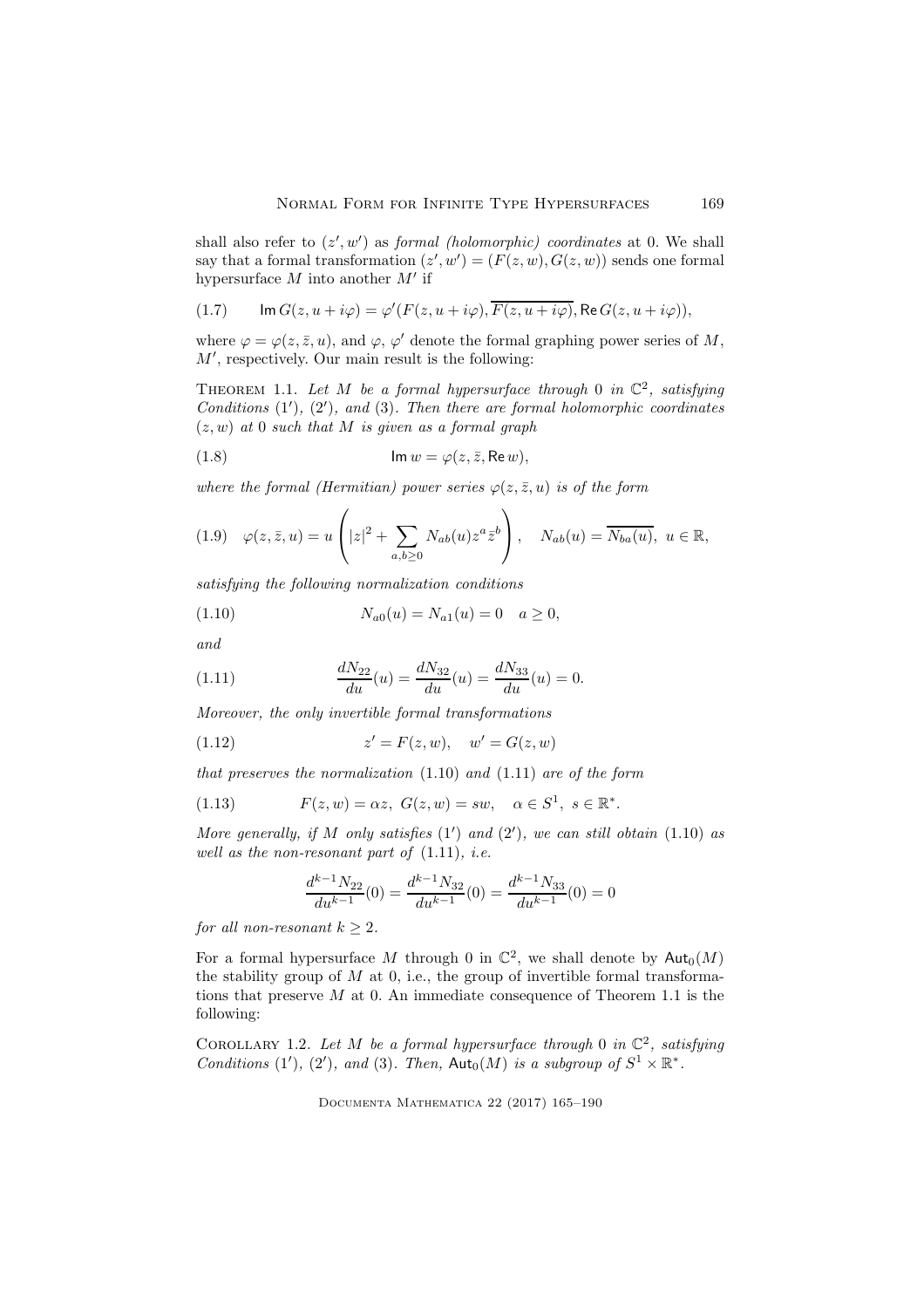The realization of  $\text{Aut}_0(M)$  as a subgroup of  $S^1 \times \mathbb{R}^*$  goes, of course, via the correspondence  $(F, G) \mapsto (F_z(0), G_w(0))$  in normal coordinates. There is a vast literature of investigations concerning  $Aut_0(M)$  for CR manifolds, but most treat M only at finite type points. Papers that investigate  $\text{Aut}_0(M)$  at infinite type points include [ELZ03], [Kow02], [Kow05], [ELZ09], [JL13], [KoL14], [KoL15]. The results in Corollary 1.2 are more precise (for the class of manifolds considered here) than the results contained in these papers.

This paper is organized as follows. In Section 2 (which is broken into four subsections), the setup and normalization procedure is described and subsequently summarized in Theorem 2.10 (which readily translates into Theorem 1.1). The last subsection 2.4 there is devoted to proving the CR invariance of the characteristic polynomial and the resonances. In Section 3, an invariant description of the resonances is given. In the last section, Section 4, some examples are given.

## 2. Normalization

2.1. SETUP. Let M be a formal hypersurface through 0 in  $\mathbb{C}^2$ . It is well known (see e.g. [BER99]) that there are formal holomorphic coordinates  $(z, w)$  at 0 such that  $M$  is given by a graphing equation

(2.1) 
$$
\operatorname{Im} w = \varphi(z, \bar{z}, \operatorname{Re} w),
$$

where  $\varphi(z, \chi, u)$  is a formal power series in  $(z, \chi, u)$ , which is Hermitian in  $(z, \chi)$ , i.e.

(2.2) 
$$
\varphi(\bar{x}, \bar{z}, u) = \overline{\varphi(z, \chi, u)}
$$

and further satisfies the normalization

(2.3) 
$$
\varphi(z,0,u) = \varphi(0,\chi,u) \equiv 0.
$$

We shall assume in this paper that  $M$  is of infinite type at 0 (i.e., Condition (1) above), which manifests itself in the defining equation (2.1) by  $\varphi(z,\bar{z},u)$ satisfying

$$
(2.4) \qquad \qquad \varphi(z,\bar{z},0) \equiv 0.
$$

Equation (2.4) implies that the formal powers series  $\varphi(z, \bar{z}, u)$  has the following form

(2.5) 
$$
\varphi(z,\bar{z},u) = \sum_{a,b\geq 0} \varphi_{ab} z^a \bar{z}^b u + \sum_{a,b\geq 0, c\geq 2} \varphi_{abc} z^a \bar{z}^b u^c,
$$

and equation (2.3) implies that

(2.6) 
$$
\varphi_{0b} = \varphi_{a0} = 0, \quad \varphi_{0bc} = \varphi_{a0c} = 0, \quad \forall a, b \ge 0.
$$

We shall consider the class of infinite type hypersurfaces that also satisfy Condition (2') above, which here is equivalent to  $\varphi_{11} \neq 0$ . It is easy to see that a linear transformation in the z-variable will make  $\varphi_{11} = 1$ .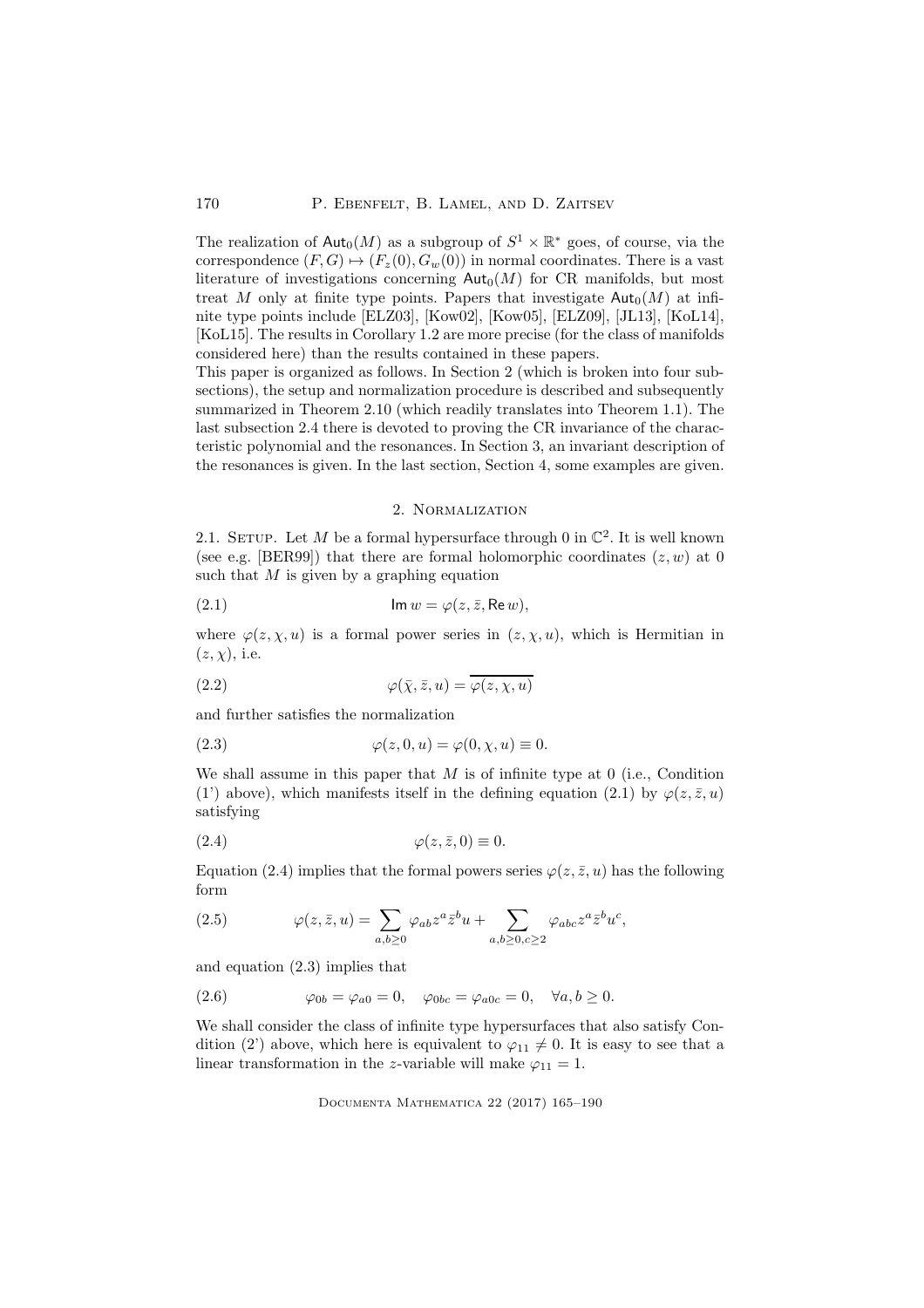2.2. Preliminary normalization. We shall normalize the defining equation of M further by making formal transformations of the form

(2.7) 
$$
z' = z + f(z, w), \quad w' = w + g(z, w),
$$

where  $f(z, w)$  is a power series without constant term or linear term in z, and  $g(z, w)$  a power series without constant term or linear term in w. Thus, we have the expansions

(2.8) 
$$
f(z, w) = \sum_{l,k \ge 0} f_{lk} z^l w^k, \quad f_{00} = f_{10} = 0,
$$

and

(2.9) 
$$
g(z, w) = \sum_{l,k \ge 0} g_{lk} z^l w^k, \quad g_{00} = g_{01} = 0.
$$

We shall assume that M is initially given in the  $(z', w')$  coordinates at 0 by

(2.10) 
$$
\operatorname{Im} w' = \varphi'(z', \bar{z}', \operatorname{Re} w'),
$$

with expansion

$$
(2.11) \qquad \varphi'(z',\bar{z}',u') = \sum_{a,b\geq 0} \varphi'_{ab}(z')^a(\bar{z}')^b u' + \sum_{a,b\geq 0, c\geq 2} \varphi'_{abc}(z')^a(\bar{z}')^b(u')^c,
$$

satisfying the prenormalization described above, i.e.,

(2.12) 
$$
\varphi'_{11} = 1, \quad \varphi'_{0b} = \varphi'_{a0} = 0, \quad \varphi'_{0bc} = \varphi'_{a0c} = 0, \quad \forall a, b \ge 0.
$$

We shall now describe how the transformation (2.7) affects the coefficients in the defining equation. In the new coordinates  $(z, w)$ , the hypersurface M is given by the equation (2.1) and we have the basic equation (2.13)

$$
\varphi + \operatorname{Im} g(z, u + i\varphi) = \varphi'(z + f(z, u + i\varphi), \overline{z} + \overline{f(z, u + i\varphi)}, u + \operatorname{Re} g(z, u + i\varphi)),
$$

where  $\varphi = \varphi(z, \bar{z}, u)$ . We shall only make transformations (2.7) that preserve the prenormalization (2.12). (Note that  $\varphi'_{11} = 1$  is always preserved by the form of the transformation in (2.7).) It is well known (see [BER99]) that the prenormalization (2.3) holds in the coordinates  $(z, w)$  if and only if a defining equation  $\rho(z, \bar{z}, w, \bar{w}) = 0$  of M at 0 satisfies  $\rho(z, 0, w, w) \equiv 0$ ; in our context, this means that

$$
\frac{1}{2i}(g(z,w) - \bar{g}(0,w)) = \varphi'(z + f(z,w), \bar{f}(0,w), w + (g(z,w) - \bar{g}(0,w))/2)
$$

holds identically, where the notation  $\bar{h}(z, w) = \overline{h(\bar{z}, \bar{w})}$  is used. We shall return to this characterization of this prenormalization in Lemma 2.3 below. For now, we just note some immediate conditions on  $q(z, w)$  imposed by (2.14). Setting  $w = 0$  in this identity, we see that  $q(z, 0) \equiv 0$ , i.e.,

$$
(2.15) \t\t\t\t g_{l0} = 0, \quad l \ge 0.
$$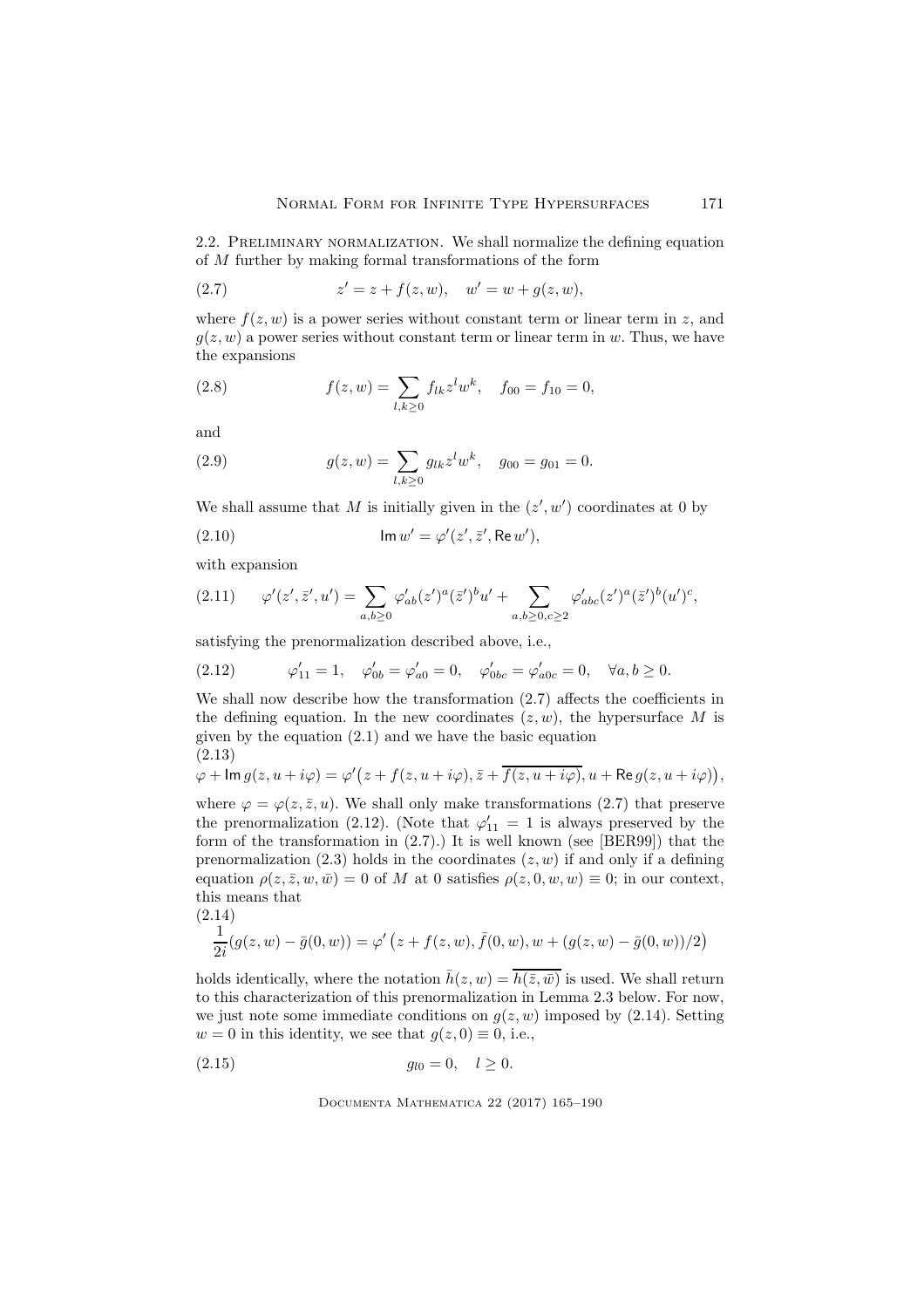Next, identifying coefficients of the monomial  $z<sup>l</sup>w$  in (2.14), using  $\varphi'_{a0} = 0$  and (2.15), it is not difficult to see that we also have

$$
(2.16) \t\t\t\t g_{l1} = 0, \quad l \ge 0,
$$

since every term in the expansion of the right hand side of (2.14) has at least two powers of w.

We also expand  $\varphi(z, \bar{z}, u)$  as in (2.5); the prenormalization implies that (2.6) holds, and the form of the transformation  $(2.7)$  guarantees that we retain the identity  $\varphi_{11} = 1$ . We shall now normalize  $\varphi$  further. We use the notation

(2.17) 
$$
\Delta \varphi_{ab} := \varphi_{ab} - \varphi'_{ab}, \quad \Delta \varphi_{abc} := \varphi'_{abc} - \varphi_{abc},
$$

Our first lemma is the following, in which we assume that the prenormalization is preserved.

LEMMA 2.1. For a fixed  $l \geq 2$ , the following transformation rule holds, modulo a non-constant term polynomial in  $f_{a0}$ , with  $a < l$ , whose coefficients depend only on the coefficients of  $\varphi'(z',\bar{z}',u')$ :

$$
\Delta \varphi_{l1} = -f_{l0}.
$$

*Proof.* If we identify coefficients of  $z^{l} \overline{z} u$  in the expansion of (2.13), then we get  $\varphi_{11}$  only on the left hand side in view of (2.16). Let us examine the right hand side. We note that  $\varphi'(z', \bar{z}', \bar{u}')$  has at least one power of u', and  $u + \text{Re } g(z, u + \bar{u}')$  $i\varphi$  has at least one power of u and any term involving g has at least two powers of u and cannot contribute to a term  $z^{l} \overline{z} u$ . A factor  $\overline{z}$  can only come from  $\bar{z} + \overline{f(z, u + i\varphi)}$  and  $\bar{f}$  will contribute another power of u. Thus, the only terms of the form  $z^l \overline{z}u$  on the right will be from  $\varphi'_{a1}(z + f(z, 0))^a \overline{z}u$  for  $a \leq l$ . Since  $\varphi'_{11} = 1$ , the conclusion of Lemma 2.1 follows.

It follows that we may perform an additional initial normalization of the defining equation of  $M$  and require, in addition to the prenormalization above, that  $\varphi_{l1} = 0$  for  $l > 2$ . In what follows, we shall assume that this is part of the prenormalization, i.e., in addition to (2.12), we also assume

(2.19) 
$$
\varphi'_{l1} = 0, \quad l \ge 2,
$$

and we shall consider only transformations that preserve this form. It follows from Lemma 2.1 (and the fact that  $f$  has no constant term or linear term in  $z$ ) that we must impose

(2.20) fl<sup>0</sup> = 0, l ≥ 0.

It is not difficult to see that if we require (2.20), then

$$
\Delta \varphi_{ab} = 0
$$

for all  $a, b$ . For convenience of notation, we shall therefore drop the  $'$  on  $\varphi'_{ab}$ and simply write  $\varphi_{ab}$ .

We also have the following lemma: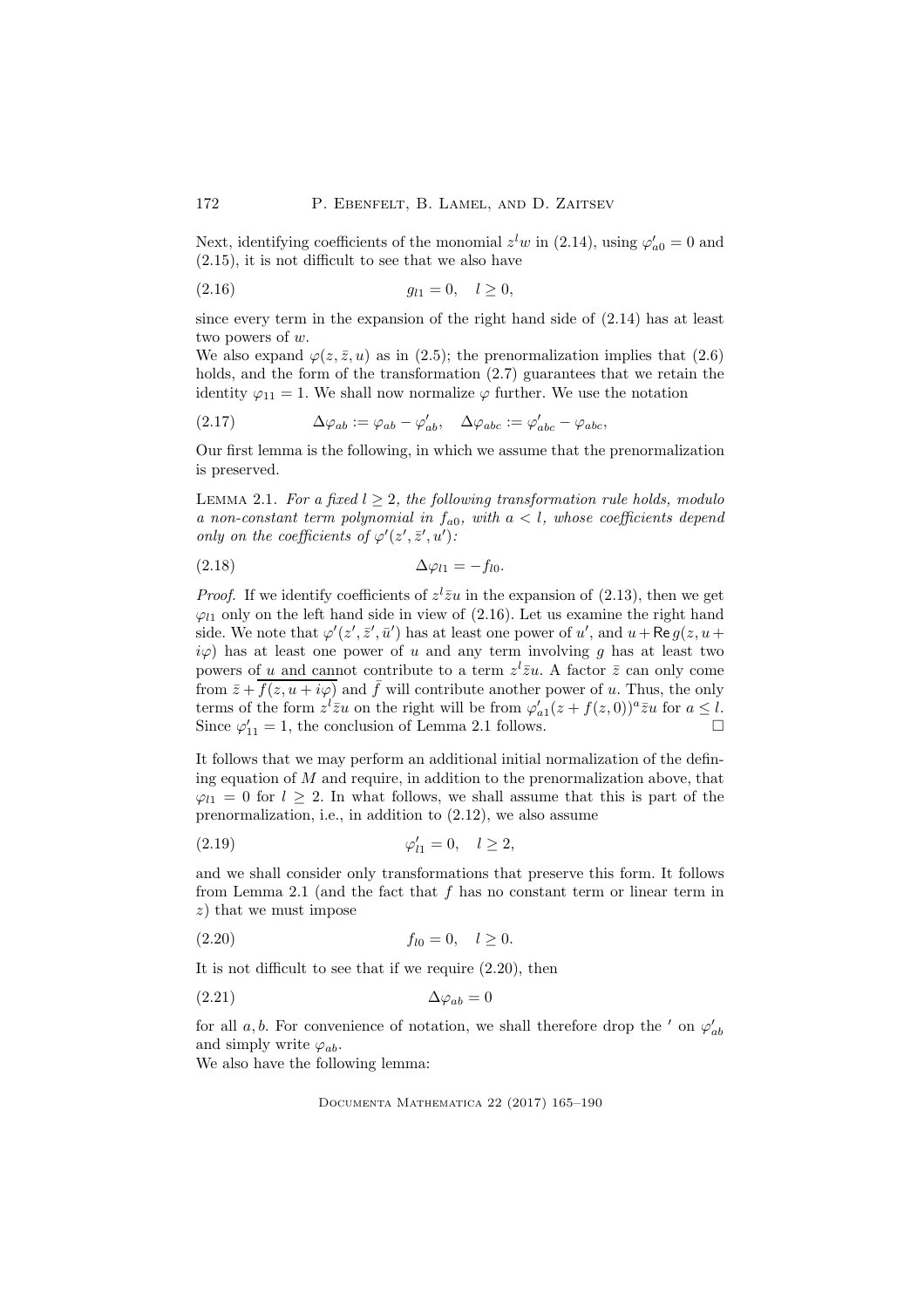LEMMA 2.2. For fixed  $l \geq 3$ ,  $k \geq 2$ , the following transformation rule holds, modulo a non-constant term polynomial in  $f_{a,b-1}, \bar{f}_{a,b-1}, g_{ab}, \bar{g}_{0b}, \varphi_{a1b}, \bar{\varphi}_{a1b}$ with  $b < k$ , whose coefficients depend on the coefficients of  $\varphi'(z', \bar{z}', u')$ :

(2.22) 
$$
\Delta \varphi_{l1k} = \frac{k-1}{2} g_{l-1,k} - f_{l,k-1} - 2 \varphi'_{l2} \bar{f}_{0,k-1}.
$$

*Proof.* We identify the coefficients of  $z^{l} \overline{z} u^{k}$  in the expansion of (2.13). By examining the expansion of  $\text{Im } q(z, u+i\varphi)$  and using the prenormalization conditions, we observe that on the left hand side we get

(2.23) 
$$
\varphi_{l1k} + \frac{k}{2} g_{l-1,k} + \sum_{\substack{2 \le c' \le k-1 \\ 1 \le a' \le l-1}} \frac{k+1-c'}{2} g_{l-a',k+1-c'} \varphi_{a'1c'} + \sum_{\substack{2 \le c' \le k-1 \\ 2 \le c' \le k-1}} (k+1-c') \operatorname{Re} g_{0,k+1-c'} \varphi_{l1c'},
$$

which is equal to

$$
\varphi_{l1k}+\frac{k}{2}g_{l-1,k}
$$

modulo a non-constant term polynomial in  $g_{ab}$ ,  $\bar{g}_{0b}$ ,  $\varphi_{a'1c'}$ ,  $\bar{\varphi}_{a'1c'}$ , with  $a, a' < l$ ,  $b, c' < k$ . On the right hand side, we examine the term (with the understanding that  $\varphi'_{ab1} = \varphi'_{ab} = \varphi_{ab}$ 

(2.24) 
$$
\varphi'_{abc}(z+f(z+i\varphi))^a(\bar{z}+\overline{f(z,u+i\varphi)})^b(u+{\sf Re}\,g(z,u+i\varphi))^c
$$

and first observe that if any term from the expansion of  $\varphi(z, \bar{z}, u)$  is involved, then it can only be of the form  $\varphi_{a1b}$ , which contributes one power of  $\bar{z}$  and b powers of u. The contribution from  $\bar{z} + \overline{f(z, u + i\varphi)}$  can then only be through a factor of the form  $\bar{f}_{0b'}$ , which will contribute at least one power of u. Since the term  $u + \text{Re } g(z, u + i\varphi)$  always contributes at least a factor of u as well, we conclude (after some thought) that the term that involves  $\varphi$  will be a nonconstant term polynomial in  $f_{a,b-1}, \bar{f}_{0,b-1}, g_{ab}, \bar{g}_{0b}, \varphi_{a1b}, \bar{\varphi}_{a1b}$ , with  $b < k$ . If  $\varphi$  is not involved in the term on the right, then we can only get the single power  $\bar{z}$  from  $\bar{z} + f(z, u + i\varphi)$ . If  $c \geq 2$  in (2.24), then we of course get the term  $\varphi'_{11k}$  if  $c = k$  and we pick the single term that does not involve  $\tilde{f}, \bar{f}$ , or Re g. If the latter are involved, we note that  $u + \text{Re } g(z, u + i\varphi)$  contributes at least two powers of u and no term from  $\text{Re } g(z, u + i\varphi)$  can involve a  $g_{ab}$  with  $b \geq k-1$ . We conclude that any contribution from f or  $\bar{f}$  must be through a factor of  $f_{a,b-1}, \bar{f}_{a,b-1}$  with  $b < k$ . Thus, beside the term  $\varphi'_{11k}$ , the terms arising from (2.24), with  $c \geq 2$ , will be a non-constant term polynomial in  $f_{a,b-1}, \bar{f}_{0,b-1}, g_{ab}, \bar{g}_{0b}$ , with  $b < k$ . Finally, if  $c = 1$  in (2.24), then we get the contribution

$$
f_{l,k-1} + \frac{1}{2}g_{l-1,k}
$$

from the term with  $a = b = 1$  (recall  $\varphi_{11} = 1$  and  $\varphi'_{ab} = \varphi_{ab}$  by our prenormalization) and the contribution  $2\varphi_{l2} \bar{f}_{0,k-1}$  from the term with  $a =$  $l, b = 2$ , but the remaining terms will be a nonconstant term polynomial in  $f_{a,b-1}, \bar{f}_{a,b-1}, g_{ab}, \bar{g}_{ab}$ , with  $b < k$ . This completes the proof.  $\Box$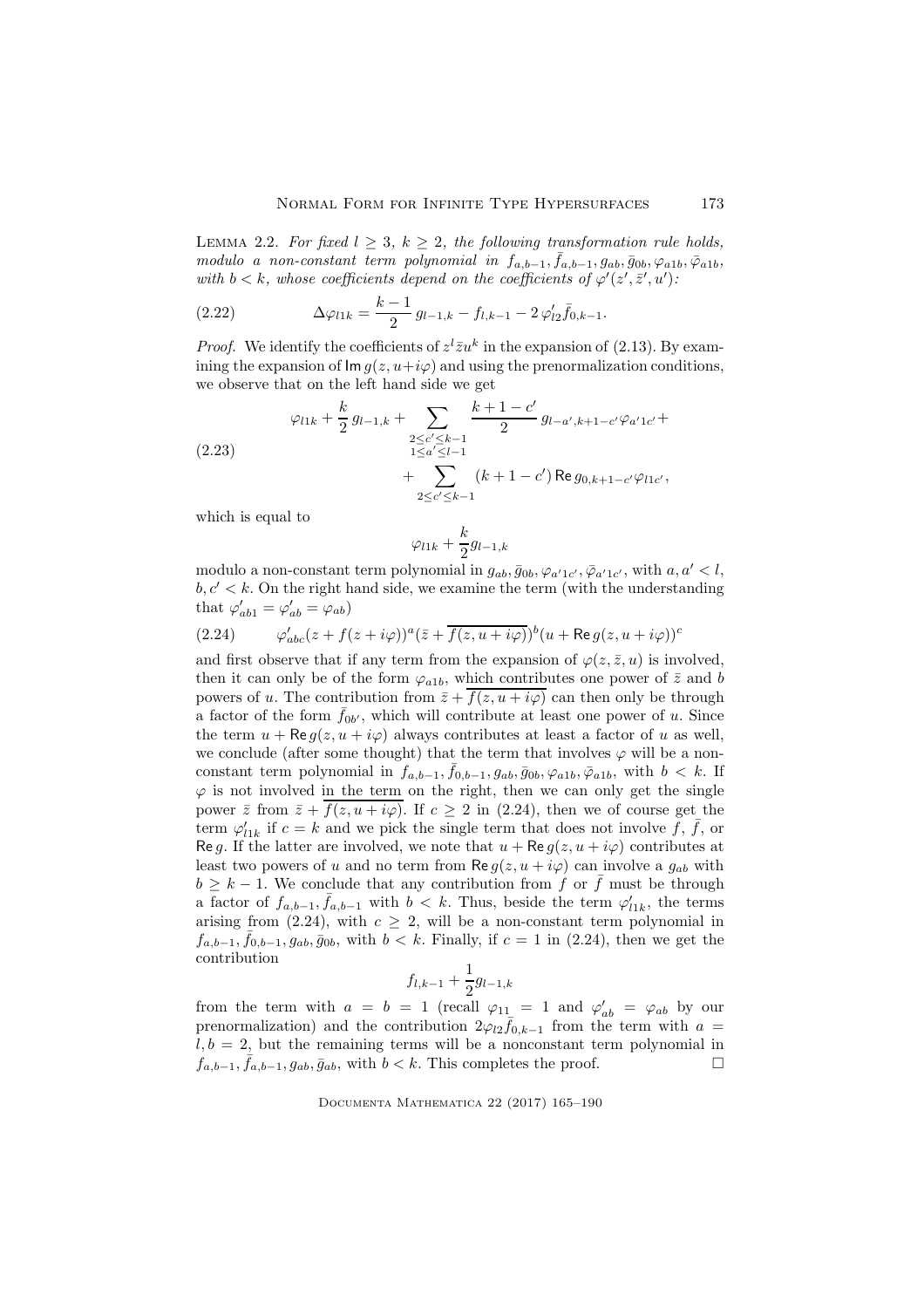We now return to see what the characterization  $(2.14)$  of the prenormalization  $(2.12)$  yields for the coefficients  $q_{lk}$ :

LEMMA 2.3. For each  $k \geq 2$  there are

- (i) a non-constant term polynomial  $P_k$  in the variables  $f_{0,b-1}$ ,  $\bar{f}_{0,b-1}$ , and Re  $g_{0b}$ , with  $b < k$ , whose coefficients depend only on the coefficients of  $\varphi'(z',\bar{z}',u'),$  and
- (ii) for each  $l \geq 1$ , a non-constant term polynomial  $Q_{lk}$  in  $f_{a,b-1}$ ,  $\bar{f}_{0,b-1}$ ,  $g_{ab}$ , and  $\bar{g}_{0b}$ , with  $a \leq l$  and  $b < k$ , whose coefficients depend only on the coefficients of  $\varphi'(z', \bar{z}', u')$ ,

with the following property: The transformation  $(2.7)$  preserves the prenormalization (2.12) if and only if  $\text{Im } q_{0k} = 0$  modulo the value of  $P_k$  for every  $k \geq 2$ . and  $g_{1k} = \bar{f}_{0,k-1}$ ,  $g_{lk} = 0$  both modulo the value of  $Q_{lk}$  for every  $l \geq 2$  and  $k > 2$ .

*Proof.* To find  $P_k$  in (i), we identify coefficients of the monomial  $w^k$  in (2.14). On the left hand side, we get  $\text{Im } q_{0k}$ . On the right hand side, we note that  $\varphi'(z',\bar{z}',u')$  contributes at least one power each of  $z',\bar{z}',u'$ . It is clear that any term in the expansion of the right hand side of  $(2.14)$  that contributes  $w<sup>k</sup>$  will have a coefficient that is a product of  $f_{0,b-1}$ ,  $\bar{f}_{0,b-1}$ , and Re  $g_{0b}$ , with  $b < k$ , and a coefficient from the expansion of  $\varphi'(z',\bar{z}',u')$ . This establishes the existence of  $P_k$  in (i).

To find  $Q_{lk}$  in (ii), we identify coefficients of the monomial  $z^l w^k$  in (2.14). The only contribution on the left hand side is  $g_{lk}/2i$ . Since we are also requiring the normalization (2.19) and have already established (2.15), (2.16), (2.20), every contribution to the coefficient of  $z^l w^k$  is a product of  $f_{a,b-1}$ ,  $\overline{f}_{0,b-1}$ ,  $g_{ab}$ ,  $\overline{g}_{0b}$ , with  $b < k$ , and a coefficient in the expansion of  $\varphi'(z', \bar{z}', u')$ , except when  $l = 1$  in which case there is a coefficient of the form  $\bar{f}_{0,k-1}$ ; for  $l \geq 2$ , the analogous term  $\varphi_{l_1} \bar{f}_{0,k-1}$  vanishes by (2.19). The conclusion in (ii) now follows.  $\Box$ 

Remark 2.4. The conditions on the coefficients  $g_{lk}$  in Lemma 2.3 above can also be derived by considering the transformation rules for  $\Delta_{l0k}$  stemming from (2.13). For reasons that will become apparent in the next section, it will be convenient to do so specifically for the coefficients  $q_{1k}$ .

Lemma 2.2 suggests an additional prenormalization ( $\varphi'_{l1k} = 0, l \geq 3, k \geq 2$ ), and this lemma together with Lemma 2.3 leads to an induction scheme that can be summarized in the following proposition:

PROPOSITION 2.5. In addition to the prenormalization given by  $(2.12)$  and (2.19), the following prenormalization

(2.25) 
$$
\varphi'_{11k} = 0, \quad l \ge 3, \ k \ge 2,
$$

can be achieved. Any transformation of the form (2.7) that preserves the prenormalization given by  $(2.12)$ ,  $(2.19)$ , and  $(2.25)$ , satisfies  $(2.15)$ ,  $(2.16)$ ,  $(2.20)$ , and the coefficients

(2.26) 
$$
f_{l+1,k-1}
$$
,  $\text{Im } g_{0k}$ ,  $g_{lk}$ ,  $k, l \ge 2$ ,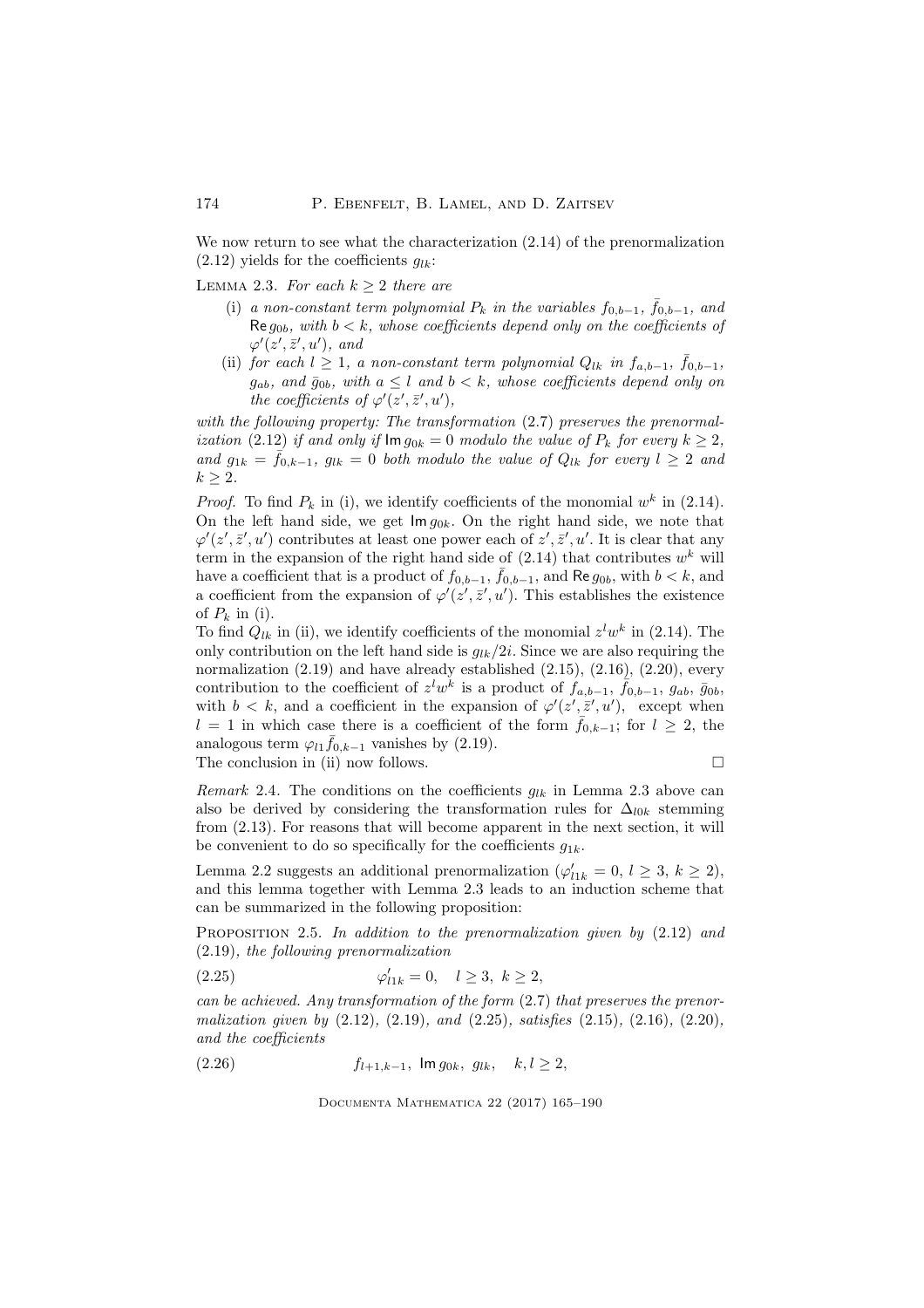are given by non-constant term polynomials, whose coefficients depend only on the coefficients of  $\varphi'(z',\bar{z}',u')$ , in the variables

$$
(2.27) \t f_{0,k-1}, f_{1,k-1}, f_{2,k-1}, \text{Re } g_{0k}, g_{1k}, k \ge 2,
$$

and their complex conjugates.

*Proof.* The proof is a straightforward induction on  $k > 2$  using Lemmas 2.3 and 2.2, together with the normalizations (2.15), (2.16), (2.20). Details are left to the reader.  $\Box$ 

2.3. Complete normalization. Our aim now is to find a final (complete) normalization of the defining equation of  $M$  at 0 that uniquely determines the variables in (2.27), and has the property that this normalization is preserved only when these variables vanish. Proposition 2.5 will then imply that the only transformation of the form (2.7) that preserves this complete normalization is the identity mapping.

We shall assume that the prenormalizations in the previous subsection are preserved (although as alluded to in that section, we will also study the transformation rules for  $\Delta\varphi_{10k}$ ). Recall that our prenormalization implies that  $\varphi'_{ab} = \varphi_{ab}$ and we will drop  $'$  on  $\varphi'_{ab}$  so simplify the notation. The main technical result in this paper is contained in the following lemma.

Lemma 2.6. The transformation rules are given as follows, modulo nonconstant term polynomials, whose coefficients are given by the coefficients in the expansion of  $\varphi'(z',\bar{z}',u')$ , in the variables consisting of  $f_{a,b-1},g_{ab}$  and their complex conjugates, with  $b < k$ :

$$
\Delta\varphi_{10k} = \frac{1}{2i}g_{1k} - \overline{f}_{0,k-1}, \qquad \Delta\varphi_{11k} = (k-1)\text{Re}\,g_{0k} - 2\text{Re}\,f_{1,k-1}
$$
  
\n
$$
\Delta\varphi_{21k} = \left(\frac{k}{2} - \frac{1}{2}\right)g_{1k} + (i(k-1) - 2\varphi_{22})\bar{f}_{0,k-1} - f_{2,k-1}
$$
  
\n
$$
\Delta\varphi_{22k} = -6\text{Re}\,(\varphi_{23}\bar{f}_{0,k-1}) + (k-1)\varphi_{22}\text{Re}\,g_{0k} + 2(k-1)\text{Im}\,f_{1,k-1}
$$
  
\n
$$
- 4\varphi_{22}\text{Re}\,f_{1,k-1},
$$
  
\n
$$
\Delta\varphi_{32k} = \left(\frac{k-1}{2}\varphi_{22} + \frac{i}{2}\binom{k}{2} - \frac{ik}{2}\right)g_{1k}
$$
  
\n
$$
+ \left(\binom{k-1}{2} + 3i(k-1)\varphi_{22} - 3\varphi_{33}\right)\bar{f}_{0,k-1} - 4\varphi_{42}f_{0,k-1}
$$
  
\n
$$
+ (k-1)\varphi_{32}\text{Re}\,g_{0k} - \varphi_{32}(5\text{Re}\,f_{1,k-1} + i\text{Im}\,f_{1,k-1})
$$
  
\n
$$
- (i(k-1) + \varphi_{22})f_{2,k-1}
$$
  
\n
$$
\Delta\varphi_{33k} = \text{Re}\,((k-1)\varphi_{23}g_{1k}) + 8\text{Re}\,(((k-1)i\varphi_{23} - \varphi_{34})\bar{f}_{0,k-1})
$$
  
\n
$$
+ \left((k-1)\varphi_{33} - \binom{k}{3} + \binom{k}{2}\right)\text{Re}\,g_{0k} + ((k-1) - 6\varphi_{33})\text{Re}\,f_{1,k-1}
$$
  
\n
$$
+ 6(k-1)\varphi_{22}\text{Im}\,f_{1,k-1} - 4\text{Re}\,(\varphi_{23}f_{2,k-1}),
$$

where  $k \geq 2$  and we use the convention  $\binom{a}{b} = 0$  whenever  $a < b$ .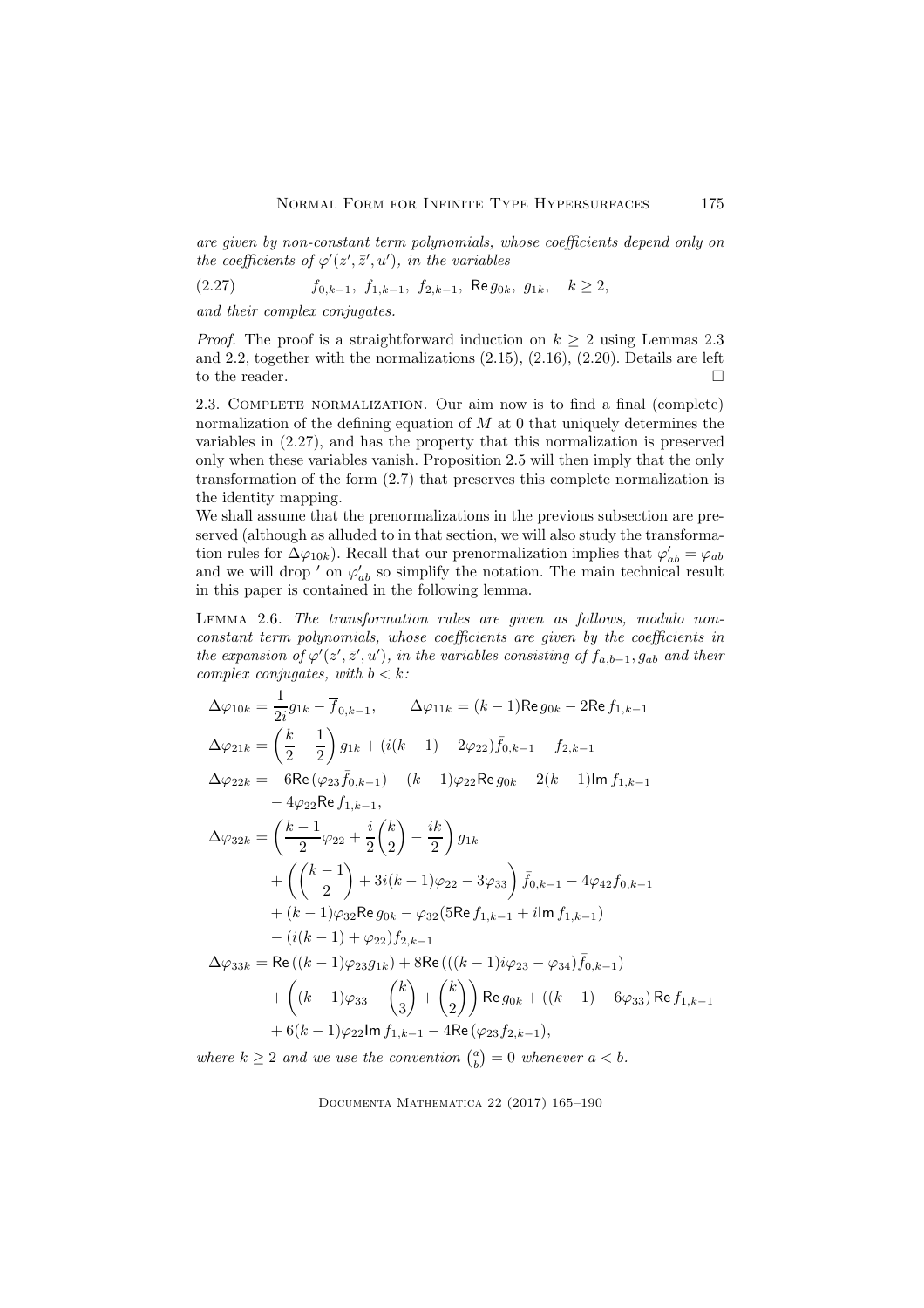Proof. We begin by inspecting the terms arising from the expansion of the left-hand side of (2.13):

(2.28) 
$$
\sum \operatorname{Im} g_{lk} z^l (u + i \sum \varphi_{abc})^k.
$$

The only term with no  $\varphi_{abc}$  that is relevant to the transformation rules in Lemma 2.6 is  $\text{Im } g_{1k} z u^k$  which contributes to  $\Delta \varphi_{10k}$  with coefficient  $\frac{1}{2i}$ . Furthermore, factors  $\varphi_{abc}$  with  $c \geq 2$  cannot contribute since they make the total degree in  $u$  greater than  $k$ . It remains to consider terms with one or several factors  $\varphi_{ab}$ . In view of the preservation of (2.12) and (2.19), these can only be

(2.29) 
$$
\varphi_{11} = 1, \quad \varphi_{22}, \quad \varphi_{23}, \quad \varphi_{32}, \quad \varphi_{33}.
$$

Recall that, by Lemma 2.3, all coefficients of g except  $\text{Re } g_{0k}$  and  $g_{1k}$  are determined by  $f_{a,b-1}, g_{ab}$ , and their complex conjugates, with  $b < k$ . We next inspect terms with  $g_{1k}$  that appear as

(2.30) 
$$
\frac{1}{2i}g_{1k}z(u+i\sum \varphi_{ab}z^a\bar{z}^bu)^k.
$$

The term with single factor  $\varphi_{11}$  contributes as  $\frac{1}{2i}ikg_{1k}z^2\overline{z}u^k$  to  $\Delta\varphi_{21k}$ . The term with single factor  $\varphi_{22}$  contributes as  $\frac{1}{2}ik\varphi_{22}g_{1k}z^3\bar{z}^2u^k$  to  $\Delta\varphi_{32k}$ . The term with single factor  $\varphi_{23}$  contributes as  $\frac{1}{2i}ik\varphi_{23}g_{1k}z^3\bar{z}^3u^k$  to  $\Delta\varphi_{33k}$ . The term with single factor  $\varphi_{32}$  contributes as its conjugate  $\frac{1}{2i}ik\varphi_{32}\bar{g}_{1k}z^{3}\bar{z}^{3}u^{k}$  to  $\Delta\varphi_{33k}$ . The factor  $\varphi_{33}$  has no contribution to the identities in the lemma. Further, the term with the square of  $\varphi_{11}$  contributes as  $\frac{1}{2i}i^2\binom{k}{2}g_{1k}z^3\bar{z}^2u^k$  to  $\Delta\varphi_{32k}$ . Other products  $\varphi_{ab}\varphi_{cd}$  have no contribution. Also terms with more than 2 factors  $\varphi_{ab}$  have no contribution.

Next consider terms with  $\text{Re } g_{0k}$  that appear as

(2.31) 
$$
\operatorname{Im} (u + i \sum \varphi_{ab} z^a \bar{z}^b u)^k \operatorname{Re} g_{0k}.
$$

The term with single factor  $\varphi_{11}$  contributes as  $kz\bar{z}u^k$ Re  $g_{0k}$  to  $\Delta\varphi_{11k}$ . The term with single factor  $\varphi_{22}$  contributes as  $k\varphi_{22}z^2\bar{z}^2u^k$ Re  $g_{0k}$  to  $\Delta\varphi_{22k}$ . The terms with single factors  $\varphi_{32}$  and  $\varphi_{23}$  contribute as  $\text{Im}(ik\varphi_{32}z^3\bar{z}^2 +$  $ik\varphi_{23}z^2\bar{z}^3)u^k$ Re  $g_{0k}$  to  $\Delta\varphi_{32k}$ . The term with single factor  $\varphi_{33}$  contributes as  $k\varphi_{33}z^3\bar{z}^3u^k$ Re  $g_{0k}$  to  $\Delta\varphi_{33k}$ . Next, there is no contribution from terms with products  $\varphi_{ab}\varphi_{cd}$  because of the reality of  $\varphi$ . Finally, the term with the cube of  $\varphi_{11}$  contributes as  $\textsf{Im}(i^3\binom{k}{3}z^3\bar{z}^3u^k)\textsf{Re} g_{0k}$  to  $\Delta\varphi_{33k}$ . Other terms have no contribution.

We now inspect the terms on the right-hand side of (2.13) that contribute with minus. Those containing  $f_{l,k-1}$  and  $g_{lk}$  arise from the expansion of

$$
(2.32) \quad -\sum \varphi_{ab}(z+\sum f_{l,k-1}z^l(u+i\varphi)^{k-1})^a
$$

$$
\times (\bar{z}+\sum \bar{f}_{l,k-1}\bar{z}^l(u-i\varphi)^{k-1})^b(u+\text{Re}\sum g_{lk}z^l(u+i\varphi)^k),
$$

where the  $\varphi_{ab}$  that occur are technically  $\varphi'_{ab}$  but we recall that  $\varphi'_{ab} = \varphi_{ab}$  as a consequence of (2.20).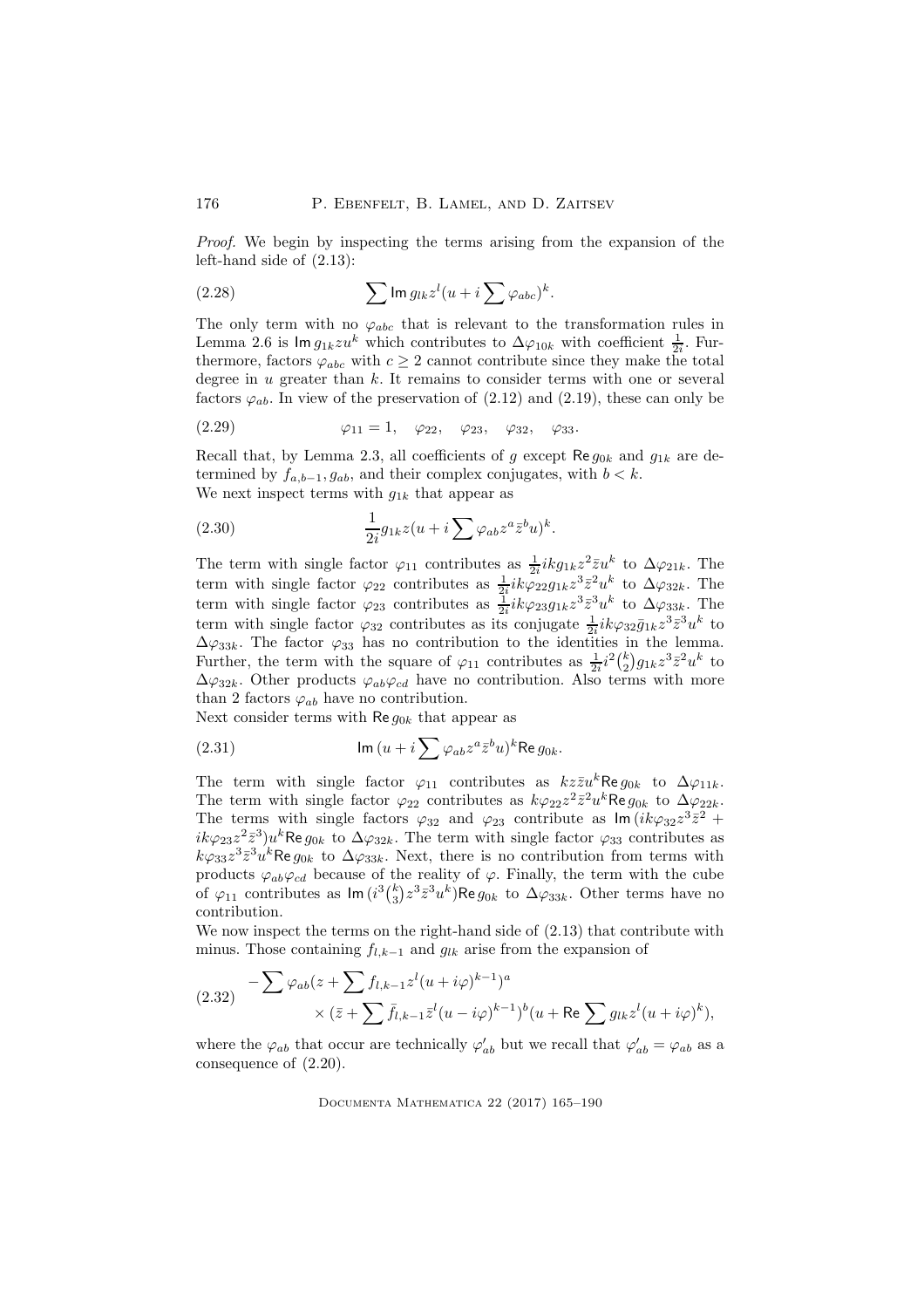We first collect the terms with  $g_{1k}$  that appear as

(2.33) 
$$
-\varphi_{ab}z^a\overline{z}^b\frac{1}{2}z(u+i\varphi)^k g_{1k}.
$$

For  $(a, b) = (1, 1)$  we obtain  $-\frac{1}{2}g_{1k}$  contributing to  $\Delta\varphi_{21k}$  and  $-\frac{1}{2}ik\varphi_{11}g_{1k} =$  $-\frac{ik}{2}g_{1k}$  contributing to  $\Delta\varphi_{32k}$ . For  $(a,b) = (2,2)$  we obtain  $-\varphi_{22} \frac{1}{2}g_{1k}$  contributing to  $\Delta\varphi_{32k}$ . For  $(a, b) = (2, 3)$  we obtain  $-\varphi_{23}\frac{1}{2}g_{1k}$  contributing to  $\Delta\varphi_{33k}$ . For  $(a, b) = (3, 2)$  we obtain its conjugate  $-\varphi_{32} \frac{1}{2} \bar{g}_{1k}$  contributing to the same term. Other terms have no contribution.

We next consider the terms with  $g_{0k}$  that appear as

(2.34) 
$$
-\varphi_{ab}z^a\bar{z}^b\text{Re}\,(u+i\varphi)^k\text{Re}\,g_{0k}.
$$

For  $(a, b) = (1, 1)$  we obtain  $-$ Re  $g_{0k}$  contributing to  $\Delta \varphi_{11k}$  and  $\binom{k}{2} \varphi_{11}^2 g_{0k} =$  $\binom{k}{2}g_{0k}$  contributing to  $\Delta\varphi_{33k}$ . For  $(a, b) = (2, 2)$  we obtain  $-\varphi_{22}$ Re  $g_{0k}$  contributing to  $\Delta\varphi_{22k}$ . For  $(a, b) = (3, 2)$  we obtain  $-\varphi_{32}$ Re  $g_{0k}$  contributing to  $\Delta\varphi_{32k}$ . For  $(a, b) = (3, 3)$  we obtain  $-\varphi_{33}$ Re  $g_{0k}$  contributing to  $\Delta\varphi_{33k}$ .

As our final consideration we deal with the terms involving  $f_{l,k-1}$ . We begin with terms involving  $f_{0,k-1}$  that arise as

$$
(2.35) \qquad -\varphi_{ab}(az^{a-1}\bar{z}^b f_{0,k-1}(u+i\varphi)^{k-1} + bz^a \bar{z}^{b-1}\bar{f}_{0,k-1}(u-i\varphi)^{k-1})u.
$$

For  $(a, b)$  = (1, 1) we obtain  $-\bar{f}_{0,k-1}$  contributing to  $\Delta \varphi_{10k}$ ,  $-\varphi_{11} \bar{f}_{0,k-1}(-i)(k-1)\varphi_{11} = i(k-1)\bar{f}_{0,k-1}$  contributing to  $\Delta \varphi_{21k}$ ,  $-\varphi_{11}\bar{f}_{0,k-1}(-i)^2\binom{k-1}{2}\varphi_{11}^2 = \binom{k-1}{2}\bar{f}_{0,k-1}$  and  $-\varphi_{11}\bar{f}_{0,k-1}(-i)(k-1)\varphi_{22} =$  $i(k-1)\varphi_{22} \bar{f}_{0,k-1}$  both contributing to  $\Delta \varphi_{32k}$ , and  $-\varphi_{11} \bar{f}_{0,k-1}(-i)(k-1)\varphi_{23} =$  $i(k-1)\varphi_{23} \bar{f}_{0,k-1}$  and its conjugate  $-\varphi_{11} f_{0,k-1}$  $i(k-1)\varphi_{32} = -i(k-1)\varphi_{32} f_{0,k-1}$ both contributing to  $\Delta\varphi_{33k}$ .

Next, for  $(a, b) = (2, 2)$  we obtain  $-2\varphi_{22} \bar{f}_{0,k-1}$  contributing to  $\Delta \varphi_{21k}$ ,  $-2\varphi_{22}(k-1)(-i)\varphi_{11} f_{0,k-1} = 2i(k-1)\varphi_{22} f_{0,k-1}$  contributing to  $\Delta \varphi_{32k}$ .

For  $(a, b) = (2, 3)$  and  $(a, b) = (3, 2)$  we obtain  $-3\varphi_{23}\bar{f}_{0,k-1}$  and its conjugate  $-3\varphi_{32}f_{0,k-1}$  contributing to  $\Delta\varphi_{22k}$ ,  $-3\varphi_{23}\bar{f}_{0,k-1}(k-1)(-i\varphi_{11})=3(k-1)$  $1)i\varphi_{23} \bar{f}_{0,k-1}$  and its conjugate  $-3\varphi_{32} f_{0,k-1}(k-1)(i\varphi_{11}) = -3(k-1)i\varphi_{32} f_{0,k-1}$ contributing to  $\Delta\varphi_{33k}$ .

For  $(a, b) = (3, 3)$  we obtain  $-3\varphi_{33}\bar{f}_{0,k-1}$  contributing to  $\Delta\varphi_{32k}$ .

For  $(a, b) = (4, 2)$  we obtain  $-4\varphi_{42}f_{0,k-1}$  also contributing to  $\Delta \varphi_{32k}$ .

For  $(a, b) = (3, 4)$  and  $(a, b) = (4, 3)$  we obtain  $-4\varphi_{34}\bar{f}_{0,k-1}$  and its conjugate  $-4\varphi_{43}f_{0,k-1}$  both contributing to  $\Delta\varphi_{33k}$ .

Other terms have no contribution.

We next treat terms involving  $f_{1,k-1}$  that arise as

$$
(2.36) \qquad \qquad -\varphi_{ab}(af_{1,k-1}(u+i\varphi)^{k-1}+b\bar{f}_{1,k-1}(u-i\varphi)^{k-1})z^{a}\bar{z}^{b}u.
$$

For  $(a, b) = (1, 1)$  we obtain  $-f_{1,k-1} - \bar{f}_{1,k-1} = -2\text{Re } f_{1,k-1}$  contributing to  $\Delta\varphi_{11k},$ 

$$
-\varphi_{11}(f_{1,k-1}(k-1)i\varphi_{11} + \bar{f}_{1,k-1}(k-1)(-i\varphi_{11})) = 2(k-1)\mathrm{Im}\,f_{1,k-1}
$$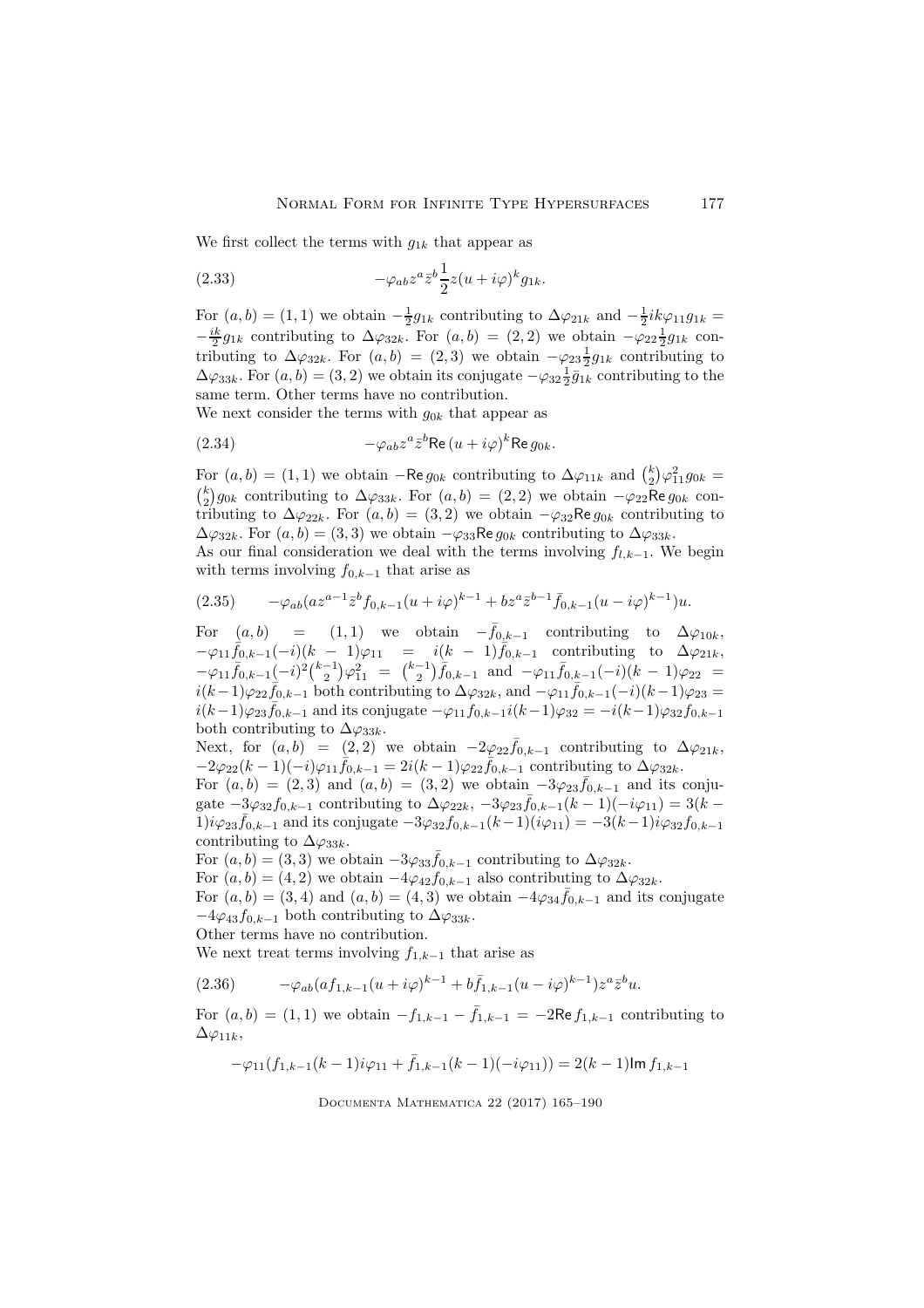contributing to  $\Delta\varphi_{22k}$ , and

$$
-\varphi_{11}(f_{1,k-1}(k-1)i\varphi_{22} + \bar{f}_{1,k-1}(k-1)(-i\varphi_{22})) = -2(k-1)\text{Re}\left(i\varphi_{22}f_{1,k-1}\right)
$$

and

$$
-\varphi_{11}(f_{1,k-1}\binom{k-1}{2}(i\varphi_{11})^2+\bar f_{1,k-1}\binom{k-1}{2}(-i\varphi_{11})^2)=2\binom{k-1}{2}\text{Re}\,f_{1,k-1}
$$

both contributing to  $\Delta\varphi_{33k}$ .

For  $(a, b) = (2, 2)$  we obtain  $-\varphi_{22}(2f_{1,k-1} + 2\bar{f}_{1,k-1}) = -4\varphi_{22}$ Re  $f_{1,k-1}$  contributing to  $\Delta\varphi_{22k}$  and

$$
-\varphi_{22}(2f_{1,k-1}(k-1)i\varphi_{11} + 2\bar{f}_{1,k-1}(k-1)(-i\varphi_{11})) = 4(k-1)\varphi_{22}\ln f_{1,k-1}
$$

contributing to  $\Delta\varphi_{33k}$ .

For  $(a, b) = (3, 2)$  we obtain  $-\varphi_{32}(3f_{1,k-1} + 2\bar{f}_{1,k-1}) = -\varphi_{32}(5\text{Re }f_{1,k-1} + 2\bar{f}_{1,k-1})$ ilm  $f_{1,k-1}$ ) contributing to  $\Delta\varphi_{32k}$ .

Finally for  $(a, b) = (3, 3)$  we obtain  $-\varphi_{32}(3f_{1,k-1} + 3\bar{f}_{1,k-1}) = -6\varphi_{33}$ Re  $f_{1,k-1}$ contributing to  $\Delta\varphi_{33k}$ .

It remains to deal with terms involving  $f_{2,k-1}$  that arise as

$$
(2.37) \qquad \qquad -\varphi_{ab}(af_{2,k-1}z(u+i\varphi)^{k-1}+b\bar{f}_{2,k-1}\bar{z}(u-i\varphi)^{k-1})z^a\bar{z}^b u.
$$

For  $(a, b) = (1, 1)$  we obtain  $-f_{2,k-1}$  contributing to  $\Delta \varphi_{21k}$ , and

$$
-f_{2,k-1}(k-1)(i\varphi_{11}) = -i(k-1)f_{2,k-1}
$$

contributing to  $\Delta\varphi_{32k}$ .

For  $(a, b) = (2, 2)$  we obtain  $-\varphi_{22} f_{2,k-1}$  contributing to  $\Delta \varphi_{32k}$ . For  $(a, b) = (2, 3)$  we obtain  $-\varphi_{23} 2f_{2,k-1}$  and for  $(a, b) = (3, 2)$  its conjugate  $-\varphi_{32} 2 \bar{f}_{2,k-1}$  both contributing to  $\Delta \varphi_{33k}$ . Other terms have no contribution.  $\Box$ 

Extracting real and imaginary parts we obtain from Lemma 2.6 the following identity, modulo a vector of non-constant term polynomials, whose coefficients are given by the coefficients in the expansion of  $\varphi'(z',\bar{z}',u')$ , in the variables consisting of  $f_{a,b-1}, g_{ab}$  and their complex conjugates, with  $b < k$ :

(2.38)  
\n
$$
\begin{pmatrix}\n\text{Re }\Delta\varphi_{10k} \\
\text{Im }\Delta\varphi_{11k} \\
\text{Re }\Delta\varphi_{21k} \\
\text{Im }\Delta\varphi_{22k} \\
\text{Re }\Delta\varphi_{32k} \\
\text{Im }\Delta\varphi_{33k}\n\end{pmatrix} = A \begin{pmatrix}\n\text{Re } g_{1k} \\
\text{Im } g_{1k} \\
\text{Re } f_{0,k-1} \\
\text{Im } f_{0,k-1} \\
\text{Re } g_{0k} \\
\text{Re } f_{1,k-1} \\
\text{Im } f_{1,k-1} \\
\text{Re } f_{2,k-1} \\
\text{Im } f_{2,k-1}\n\end{pmatrix},
$$

where the matrix A is explicitly given, but a bit too large to write down here. We have, however, the following lemma: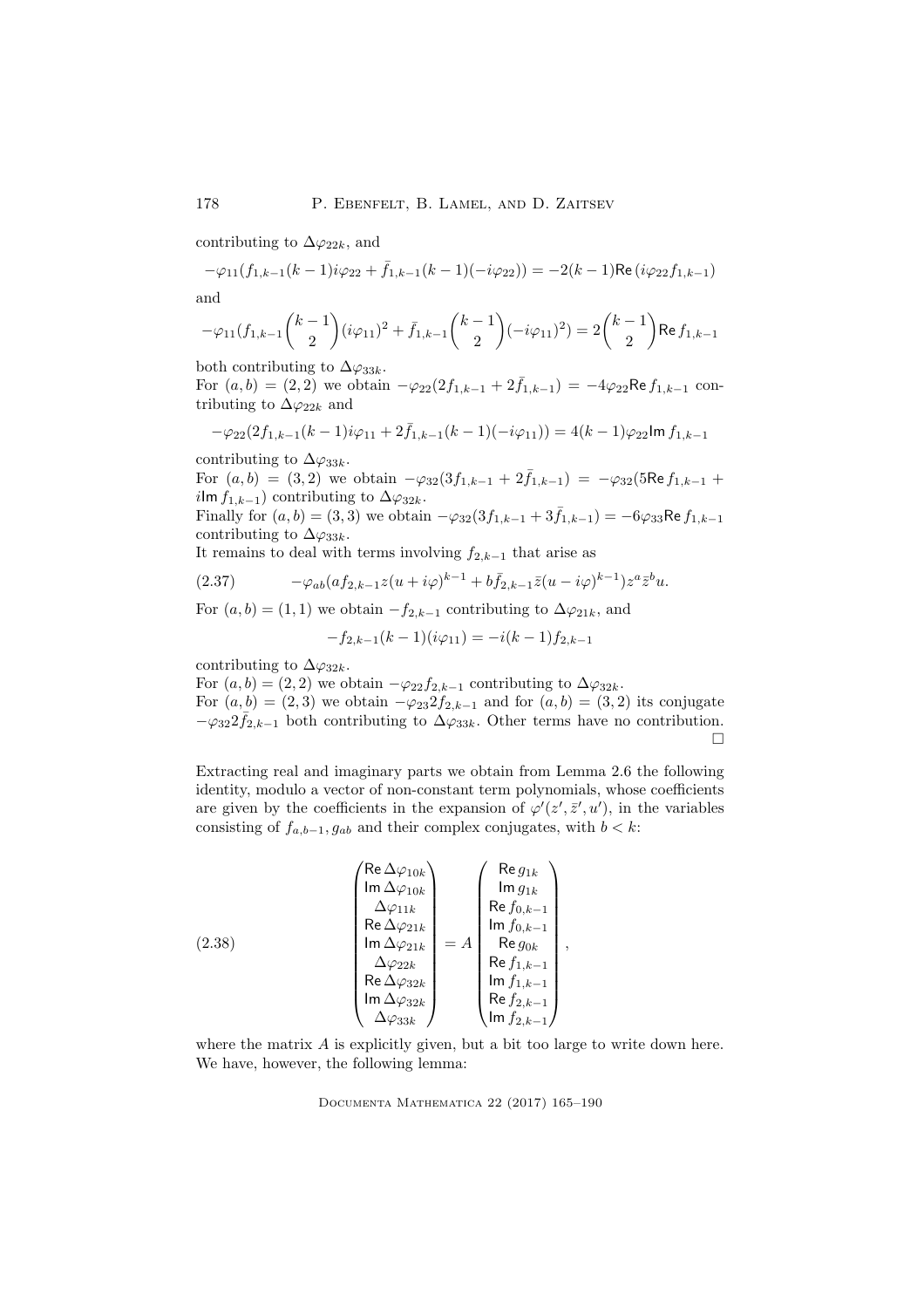LEMMA 2.7. The determinant of  $A$  is of the form

(2.39) 
$$
\det A = \frac{1}{4}(k-1)\det B,
$$

where det B is a polynomial in k of degree 7, whose leading coefficient is  $2^4/3$ . Moreover, the coefficients of the polynomial det B depend only on  $\varphi_{ab}$  with  $a, b \leq 4$  and  $a + b \leq 7$ .

DEFINITION 2.8. For a formal hypersurface  $M \subset \mathbb{C}^2$ , given by  $(2.10)$  at  $0 \in M$ in any coordinate system satisfying the prenormalization described in Proposition 2.5, we define its *characteristic polynomial*  $P(k, j_0^7 \varphi)$  to be  $(3/2^4)$  det B (so that P is monic in k). We call an integer  $k \geq 2$  a resonance for M (at 0) if  $P(k, j_0^7 \varphi) = 0$ . Then M is said to be *nonresonant* if there are no resonances.

Proof of Lemma 2.7. By performing elementary row operations on A (left to the diligent reader), we can bring  $A$  to the form:

and expanding the determinant, we see that we can write det  $A = \frac{1}{4}(k-1) \det B$ , where

$$
(2.40)
$$

$$
B = \begin{pmatrix} -6\text{Re}\,\varphi_{32} & 6\text{Im}\,\varphi_{32} & -2\varphi_{22} & 2(k-1) \\ 2k^2 - 4k + 3 + 2\varphi_{22}^2 & 4(k-1)\varphi_{22} + 4\text{Im}\,\varphi_{42} & -3\text{Re}\,\varphi_{32} & \text{Im}\,\varphi_{32} \\ -3\varphi_{33} - 4\text{Re}\,\varphi_{42} & -2k^2 + 4k - 3 - 2\varphi_{22}^2 & -3\text{Im}\,\varphi_{32} & -\text{Re}\,\varphi_{32} \\ 4(k-1)\varphi_{22} - 4\text{Im}\,\varphi_{42} & +3\varphi_{33} - 4\text{Re}\,\varphi_{42} & -3\text{Im}\,\varphi_{32} & -\text{Re}\,\varphi_{32} \\ -8\text{Re}\,\varphi_{43} + 8\varphi_{22}\text{Re}\,\varphi_{32} & 8\text{Im}\,\varphi_{43} - 8\varphi_{22}\text{Im}\,\varphi_{32} & \frac{2k^2 - 4k + 6}{3} & 6(k-1) \\ +2(k-1)\text{Im}\,\varphi_{32} & +2(k-1)\text{Re}\,\varphi_{32} & -4\varphi_{33} & \times\varphi_{22} \end{pmatrix}.
$$

The statement of the lemma now readily follows.

Remark 2.9. We note here that it is not necessary to require the full prenormalization given in Proposition 2.5 in order to guarantee that the expression (2.40) for the matrix  $B$  above gives rise to the characteristic polynomial. Indeed, it is enough to require that  $\varphi'$  just satisfies (2.19), since in this case, (2.20) implies that (2.21) holds; i.e., we must have  $f(z, 0) = z$  for any transformation respecting the prenormalization (2.19), and hence  $\varphi'_{ab} = \varphi_{ab}$ .

If M is in nonresonant, as described in Definition 2.8, then it follows from (2.38) that we can inductively require the following additional normalization for  $k \geq 2$ :

(2.41) 
$$
\varphi_{10k} = \varphi_{11k} = \varphi_{21k} = \varphi_{22k} = \varphi_{32k} = \varphi_{33k} = 0,
$$

which will completely determine the variables (2.27), i.e.,

$$
f_{0,k-1}
$$
,  $f_{1,k-1}$ ,  $f_{2,k-1}$ , Re  $g_{0k}$ ,  $g_{1k}$ ,

in Proposition 2.5. It follows from (2.38), and a straighforward induction on  $k \geq 2$  using also Proposition 2.5, that the only transformation preserving the complete normalization described above is the identity mapping. More generally, if M has resonances  $k$ , we can still obtain the equations  $(2.41)$  for all non-resonant  $k$ . We summarize this result in the following theorem.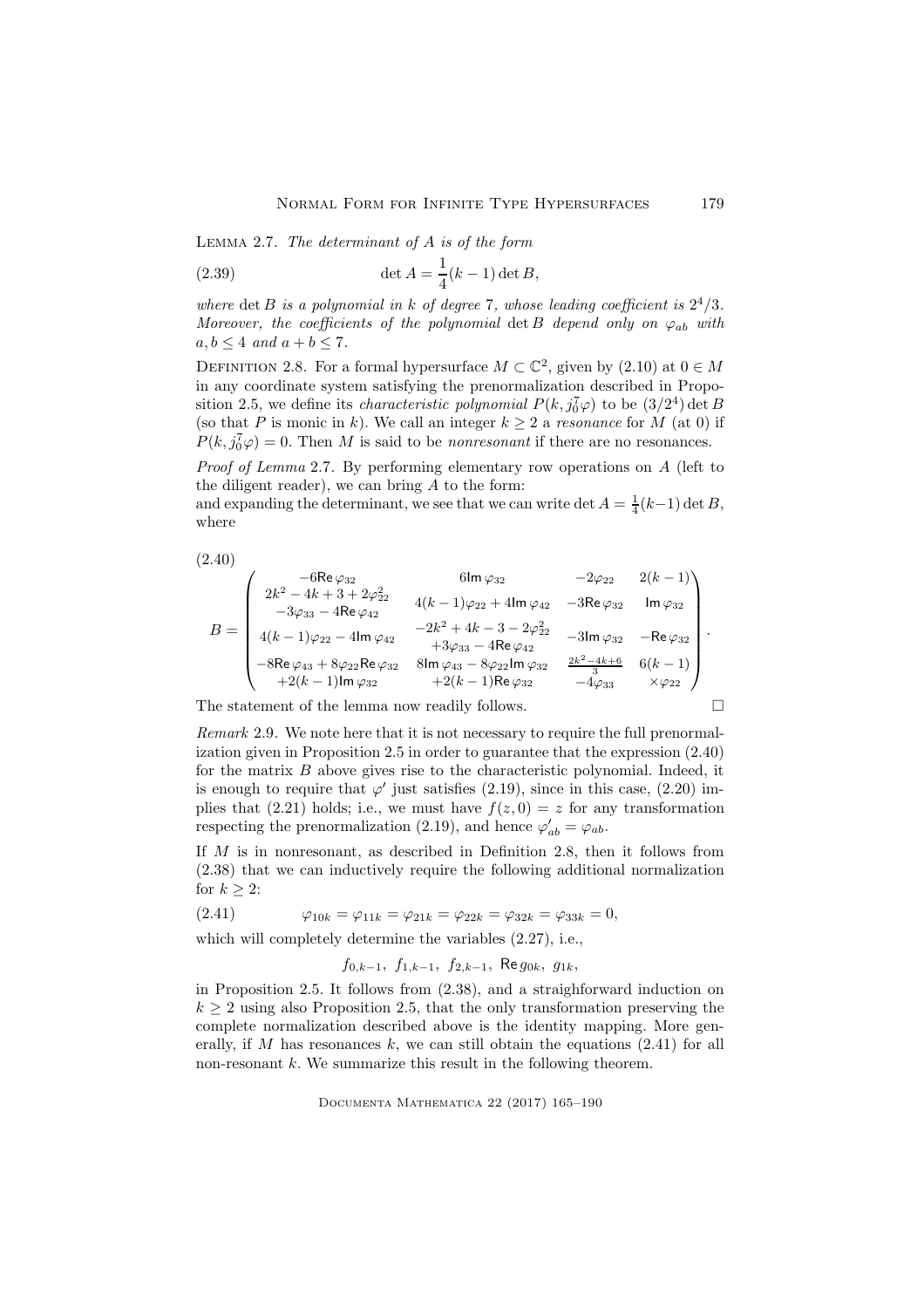THEOREM 2.10. Let M be a formal hypersurface through 0 in  $\mathbb{C}^2$ , satisfying the assumptions described in Subsection 2.1. Assume furthermore that M is in general position at 0. Then there are formal holomorphic coordinates  $(z, w)$  at 0 such that M is given as a formal graph

(2.42) Im w = ϕ(z, z, ¯ Re g),

where the formal (Hermitian) power series  $\varphi(z, \bar{z}, u)$  is of the form

(2.43) 
$$
\varphi(z,\bar{z},u) = \sum_{a,b \ge 0} \varphi_{ab} z^a \bar{z}^b u + \sum_{\substack{a,b \ge 0 \\ k \ge 2}} \varphi_{abc} z^a \bar{z}^b u^k
$$

satisfying the following normalization conditions

$$
(2.44) \qquad \varphi_{11} = 1, \ \varphi_{a0} = \varphi_{l1} = \varphi_{a0k} = \varphi_{l+1,1k} = 0, \quad a \ge 0, \ k, l \ge 2
$$

$$
and
$$

$$
(2.45) \t\varphi_{10k} = \varphi_{11k} = \varphi_{21k} = \varphi_{22k} = \varphi_{32k} = \varphi_{33k} = 0, \quad k \ge 2.
$$

Moreover, the only formal transformation of the form

(2.46) 
$$
z' = z + f(z, w), \quad w' = w + g(z, w),
$$

where f and g are formal holomorphic power series with  $f(0,0) = g(0,0) =$  $f_z(0,0) = g_w(0,0) = 0$ , that preserves the normalization (2.44) and (2.45) is the identity, i.e.,  $f \equiv g \equiv 0$ .

Furthermore, without assuming M to be in general position, we still obtain its formal normalization given by all equations (2.44) and those in (2.45) for all non-resonant k.

Remark 2.11. We note that there is some redundancy in the conditions (2.44) and (2.45). The reason we present the conditions in this way here is so that the reader can keep track of which conditions come from the prenormalizations in Subsection 2.2 (those in (2.44)) and which come from the final normalization in Subsection 2.3 (those in (2.45)). In Theorem 1.1, we have eliminated this duplication of conditions, and present the results in a form that closely mimics the Chern-Moser normal form.

To round out the discussion, we note that a general invertible transformation

$$
(z', w') = (F(z'', w''), G(z'', w''))
$$

preserving the normalization in Theorem 2.10 can be factored as  $(z, w)$  =  $(\alpha z'', sw'')$  composed with a transformation of the form  $(2.46)$ ; in order to preserve the real tangent space to M at 0, we need to require  $s \in \mathbb{R}^* := \mathbb{R} \setminus \{0\},\$ and in order to preserve  $\varphi_{11} = 1$ , we must require  $|\alpha| = 1$ . Since the linear transformation  $(z, w) = (\alpha z'', sw'')$  preserves the normalization, we conclude that the group  $G := S^1 \times \mathbb{R}^*$  acts on the space of normal forms and the isotropy group of  $M$  at  $0$  is a subgroup of  $G$ . Moreover, the uniqueness part of Theorem 2.10 implies the following: Any formal holomorphic transformation that preserves the normal form in Theorem 2.10 is of the form  $(z, w) \mapsto (\alpha z, s w)$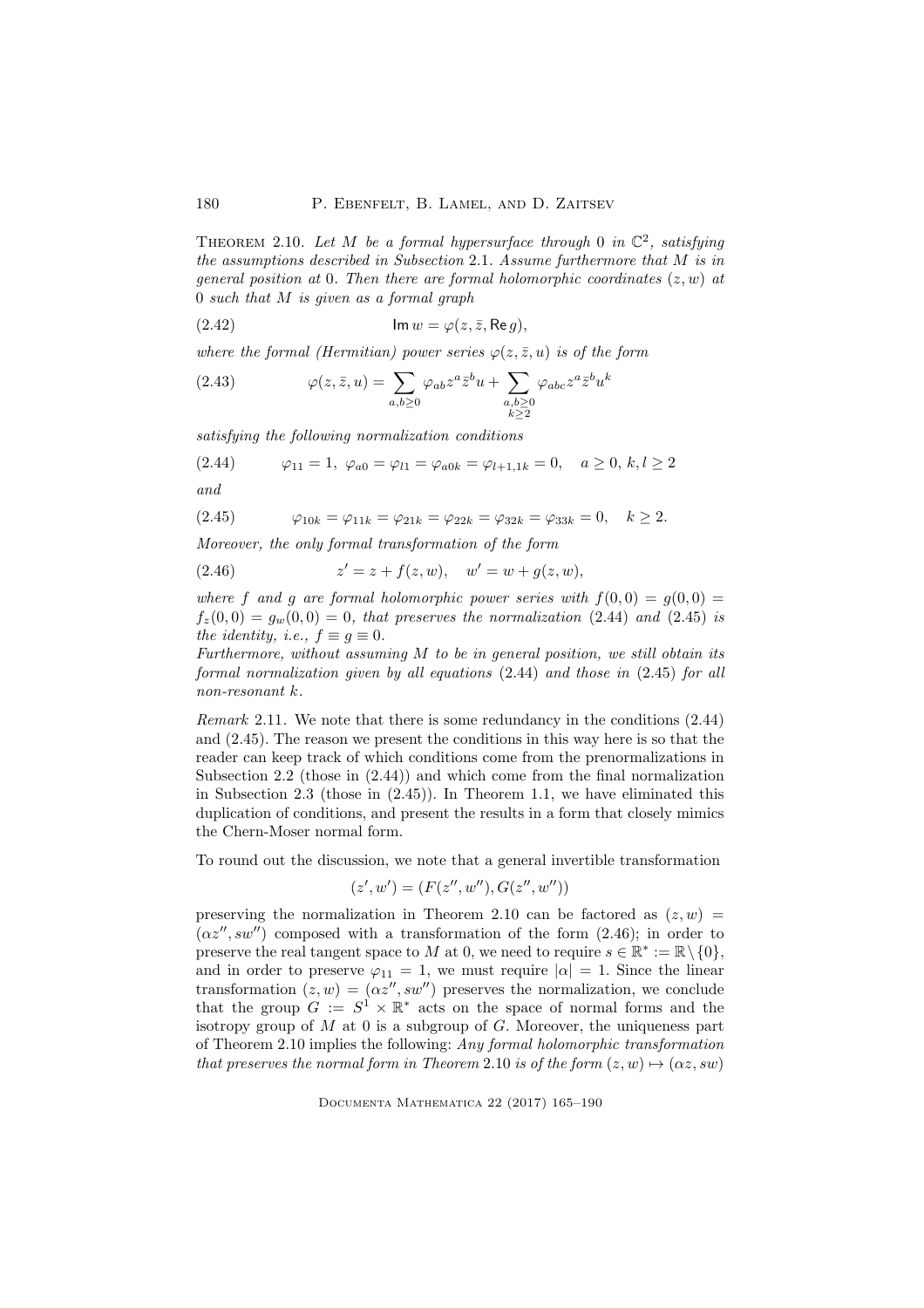with  $(\alpha, s) \in S^1 \times \mathbb{R}^*$ . Theorem 1.1 now follows easily by writing the defining equation of  $M$  in the form

$$
\text{Im } w = \text{Re } w \left( |z|^2 + \sum_{a,b \geq 0} N_{ab} (\text{Re } w) z^a \bar{z}^b \right),
$$

and translating the conditions in Theorem 2.10 into conditions on  $N_{ab}(u)$ .

2.4. CR invariance of the characteristic polynomial and resonances. In this subsection, we address the issue of CR invariance of the characteristic polynomial  $P(k, j_0^T \varphi)$  introduced in Definition 2.8. Of course, given a preliminary normalization as in Proposition 2.5 (or just the weaker normalization given by (2.19), as noted in Remark 2.9), then  $P(k, j_0^7 \varphi)$  is uniquely determined, but a priori a different preliminary normalization may result in a different characteristic polynomial. It follows from the normalization procedure above that any other preliminary normalization can be obtained from a given one by applying the linear transformations  $(z, w) \mapsto (\alpha z, sw)$ , where  $\alpha \in S^1$  and  $s > 0$ . Clearly, the coefficients  $\varphi_{ab}$  are unaffected by the transformation  $(z, w) \mapsto (z, sw)$ , so it remains to investigate how transformations  $(z, w) \mapsto (\alpha z, w)$  with  $\alpha = e^{it}$  transform  $P(k, j_0^7 \varphi)$ . We claim that  $P(k, j_0^7 \varphi)$ is invariant under such a transformation, which proves the invariance of the characteristic polynomial and the resonances.

PROPOSITION 2.12. Let  $M \subset \mathbb{C}^2$  be a formal hypersurface, given by (2.10) at  $0 \in M$  in any coordinate system satisfying the prenormalization described in Proposition 2.5, and let  $P(k) = P(k, j_0^7 \varphi)$  denote its characteristic polynomial defined in Definition 2.8. Then, the polynomial  $P(k)$  is independent of the preliminary normalization chosen.

*Proof.* By definition,  $P(k)$  is the monic polynomial  $(3/2<sup>4</sup>)$  det B, where B is given by (2.40). By the remarks preceding the proposition, it suffices to check that the action  $(z, w) \mapsto (e^{it}z, w)$ , for  $t \in \mathbb{R}$ , on the preliminary normalization leaves  $P(k)$  unchanged. We observe that this action does not change the coefficients  $\varphi_{22}, \varphi_{33}$ , and changes the coefficients  $\varphi_{32}, \varphi_{43}, \varphi_{42}$  by

 $(2.47)$   $\varphi_{32} \mapsto e^{it}\varphi_{32}, \quad \varphi_{43} \mapsto e^{it}\varphi_{43}, \quad \varphi_{42} \mapsto e^{2it}\varphi_{42}.$ 

It will be convenient here to work instead directly with the complex system resulting from Lemma 2.6 rather than the real system in (2.38). We recall that by reality of  $\varphi$ , we have  $\varphi_{kl} = \overline{\varphi_{lk}}$ . Thus, we shall consider the following system, given by Lemma 2.6: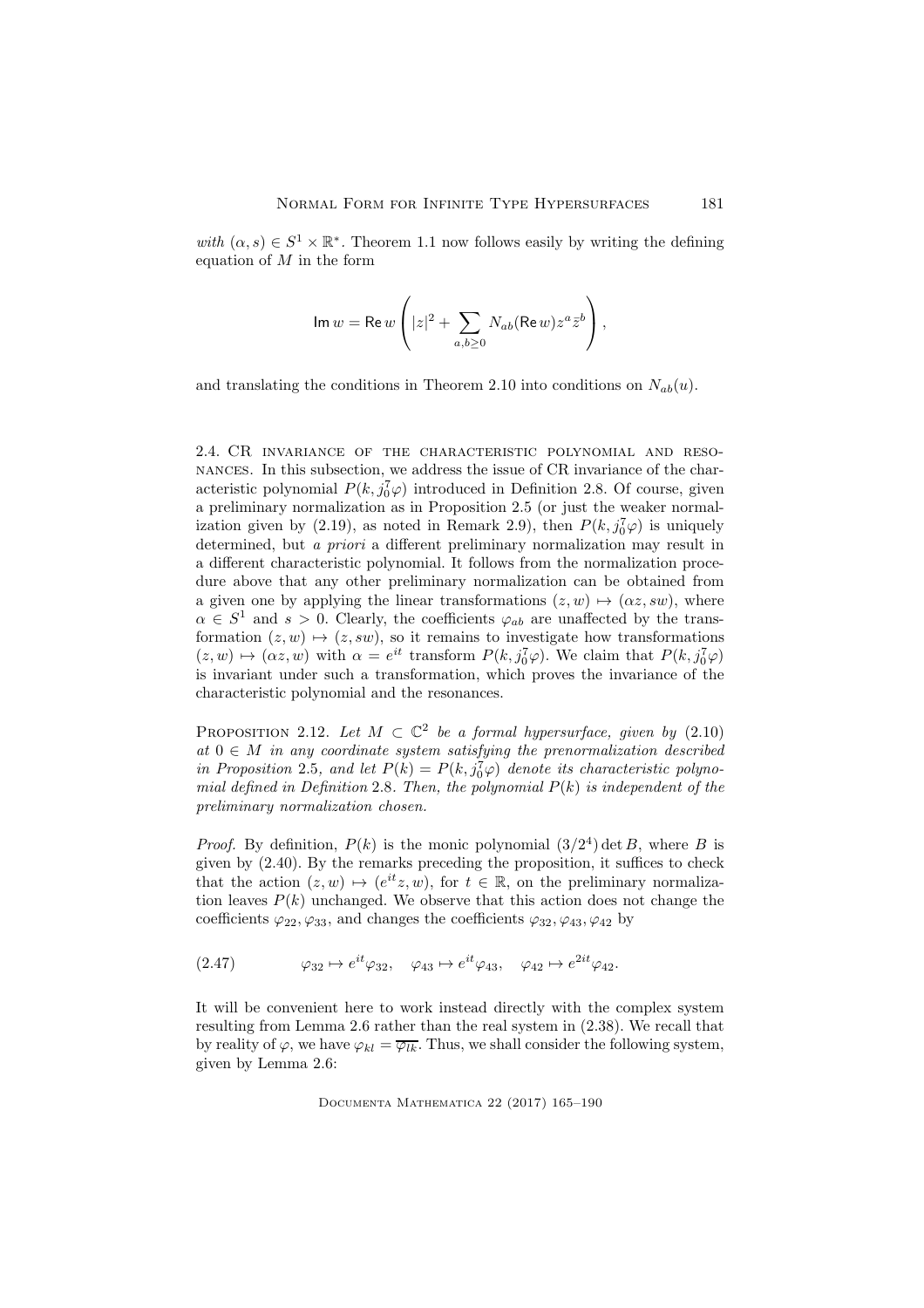(2.48)  
\n
$$
\begin{pmatrix}\n\Delta \varphi_{10k} \\
\Delta \varphi_{01k} \\
\Delta \varphi_{11k} \\
\Delta \varphi_{21k} \\
\Delta \varphi_{22k} \\
\Delta \varphi_{32k} \\
\Delta \varphi_{33k}\n\end{pmatrix} = \Xi \begin{pmatrix}\ng_{1k} \\
\bar{g}_{1k} \\
f_{0,k-1} \\
\bar{f}_{0,k-1} \\
\bar{h}_{0,k-1} \\
\bar{h}_{0,k-1} \\
\bar{h}_{0,k-1} \\
\bar{h}_{1,k-1} \\
\bar{f}_{1,k-1} \\
\bar{f}_{2,k-1}\n\end{pmatrix},
$$

where the  $9 \times 9$  matrix  $\Xi$  can be explicitly computed from the right hand side of the equations in Lemma 2.6.

If we now denote by  $\Xi(e^{it})$  the matrix obtained by making the substitutions  $(2.47)$  (and their complex conjugates) in  $\Xi$ , then in view of Lemma 2.7 and the definition of the characteristic polynomial  $P(k)$  it suffices to show that the rank of  $\Xi(e^{it})$  for fixed k is constant in t. This follows immediately from the observation, whose simple verification is left to the reader, that

(2.49) 
$$
\Xi(e^{it}) = D_1(e^{it}) \Xi D_2(e^{-it})
$$

where  $D_1(\lambda)$ ,  $D_2(\lambda)$  are the  $9 \times 9$  diagonal matrices with

(2.50)  
\n
$$
D_1(\lambda) := D(\lambda, \lambda^{-1}, 1, \lambda, \lambda^{-1}, 1, \lambda, \lambda^{-1}, 1),
$$
\n
$$
D_2(\lambda) := D(\lambda^{-1}, \lambda, \lambda, \lambda^{-1}, 1, 1, 1, \lambda^{-1}, \lambda)
$$

and where  $D(\lambda_1, \ldots, \lambda_j)$  denotes the diagonal  $j \times j$  matrix whose diagonal entries are  $\lambda_1, \ldots, \lambda_j$ . We note that  $\det D_1(e^{it}) = \det D_2(e^{it}) = 1$ , which means that in fact det  $\Xi(e^{it})$  is independent of t. We also note that

$$
\Delta \varphi_k \mapsto D_1(e^{it})^{-1} \Delta \varphi_k, \quad H_k \mapsto D_2(e^{it}) H_k
$$

are the natural actions of the circle  $S^1$  on the coefficient matrices  $\Delta \varphi_k$  and  $H_k$ on the left and right in (2.48), respectively, under rotations  $(z, w) \mapsto (e^{it}z, w)$ . This completes the proof of Proposition 2.12.

# 3. Invariant description of resonances

3.1. FORMAL JET SPACES ALONG FORMAL SUBMANIFOLDS. Let  $S$  be a formal submanifold through 0 in  $\mathbb{R}^m$  of codimension d, i.e. defined by a  $\mathbb{R}^d$ -valued formal power series map  $\rho_S$  with rank d at 0. A formal function k-jet along S is an equivalence class of formal functions in  $\mathbb{R}^m$ , where two functions are k-equivalent when they coincide together with their partial derivatives up to order k along S, i.e. modulo the ideal generated by the components of  $\rho_s$ . Similarly  $k$ -jets of formal transformations along  $S$  are defined as equivalence classes of invertible formal transformations of  $\mathbb{R}^m$  preserving S.

We denote by  $J_S^k(\mathbb{R}^m)$  and  $J_S^k(\mathbb{R}^m, \mathbb{R}^m)$  the space of all formal function k-jets along S and that of formal transformation jets respectively. The space  $J_S^k(\mathbb{R}^m)$ has a *canonical structure of an*  $\mathbb{R}$ -*algebra* induced by the algebra structure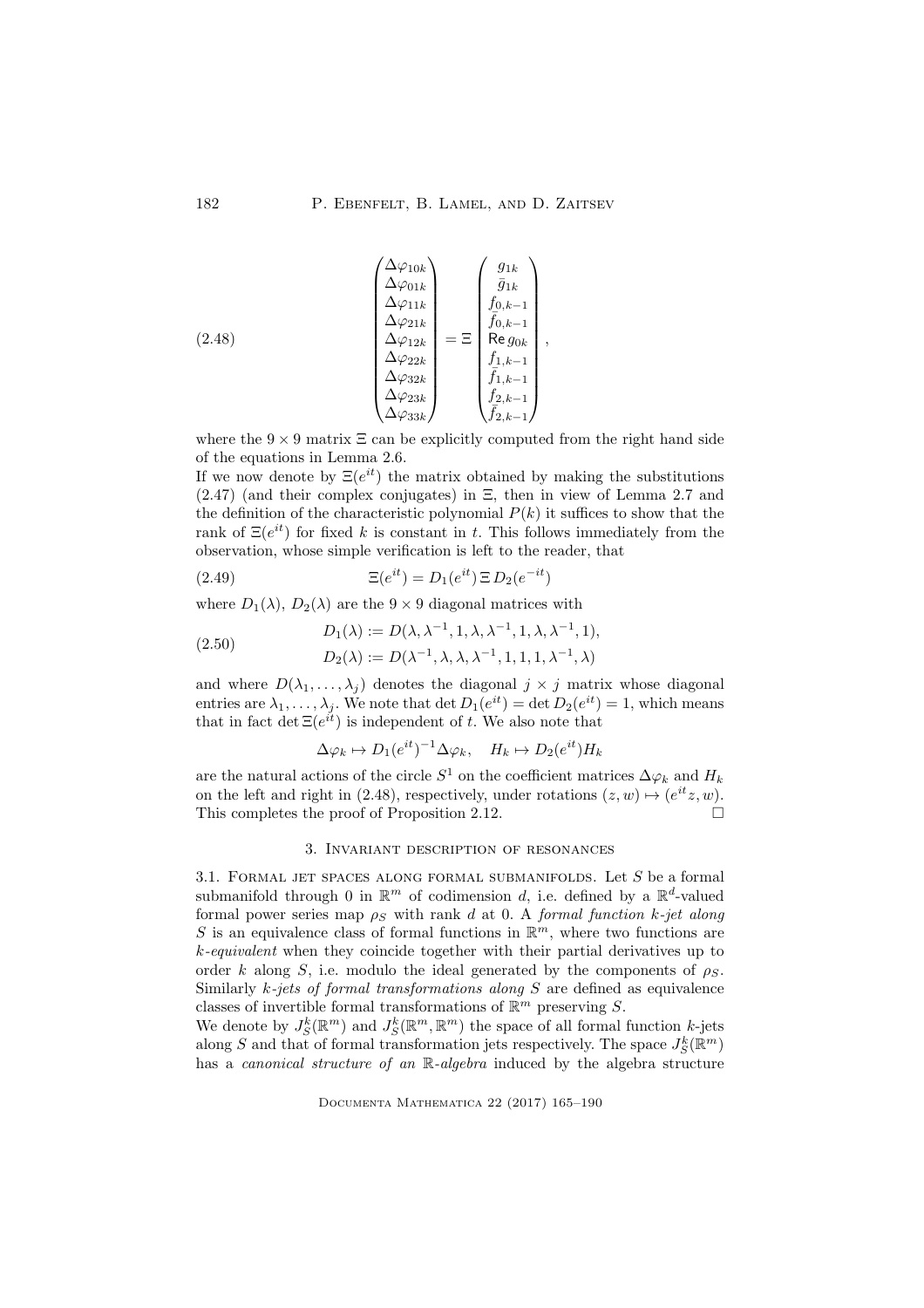on formal functions with respect to addition and multiplication. Similarly the space  $J_S^k(\mathbb{R}^m, \mathbb{R}^m)$  has a *canonical group structure* with respect to composition. More invariantly, these jet spaces can be defined for formal functions and maps of any formal manifold (instead of  $\mathbb{R}^m$ ) with obvious transformation rule with respect to formal coordinate changes, in particular, also for any smooth manifold at any fixed point.

3.2. Bundle structure on formal jet spaces. We have obvious truncation maps

(3.1) 
$$
\pi: J_S^k(\mathbb{R}^m) \to J_S^{k-1}(\mathbb{R}^m)
$$
,  $\pi: J_S^k(\mathbb{R}^m, \mathbb{R}^m) \to J_S^{k-1}(\mathbb{R}^m, \mathbb{R}^m)$ ,  
and write

$$
K_S^k({\mathbb R}^m):=\pi^{-1}(0)\subset J_S^k({\mathbb R}^m),\quad K_S^k({\mathbb R}^m,{\mathbb R}^m):=\pi^{-1}({\rm id})\subset J_S^k({\mathbb R}^m,{\mathbb R}^m),
$$

for the preimages of the zero and the identity jet respectively. Note that  $K_S^k(\mathbb{R}^m)$  is a subalgebra of  $J_S^k(\mathbb{R}^m)$ , whereas the group operation of  $J_S^k(\mathbb{R}^m,\mathbb{R}^m)$ induces a canonical vector space structure on  $K_S^k(\mathbb{R}^m, \mathbb{R}^m)$ .

Furthermore, both maps (3.1) define canonical affine bundle structures on their corresponding jet spaces with  $K_S^k(\mathbb{R}^m)$  and  $K_S^k(\mathbb{R}^m, \mathbb{R}^m)$  respectively acting transitively and freely on fibers by means of affine transformations.

3.3. TANGENTIAL AND NORMAL FORMAL JET SPACES. We call a k-jet  $\Lambda \subset$  $K_S^k(\mathbb{R}^m,\mathbb{R}^m)$  tangential if can be represented by a map  $H = id + h$  with  $h(\mathbb{R}^m) \subset$ S. Equivalently, tangential  $k$ -jets can be described as those represented by maps  $H$  satisfying the identity

$$
D^k H(\underbrace{T\mathbb{R}^m\times\ldots\times T\mathbb{R}^m}_{k \text{ times}})\subset TS
$$

along S, where  $D^k H: T \mathbb{R}^m \times \ldots \times T \mathbb{R}^m \to T \mathbb{R}^m$  is the total k-th derivative (regarded as a map with formal power series coefficients). Tangential  $k$ -jets form a vector subspace  $T_S^k(\mathbb{R}^m, \mathbb{R}^m)$  of  $K_S^k(\mathbb{R}^m, \mathbb{R}^m)$ . We further call its corresponding quotient space

$$
N_S^k(\mathbb{R}^m,\mathbb{R}^m):=K_S^k(\mathbb{R}^m,\mathbb{R}^m)/T_S^k(\mathbb{R}^m,\mathbb{R}^m)
$$

the normal k-jet space and write

$$
\nu: K_S^k(\mathbb{R}^m, \mathbb{R}^m)/T_S^k(\mathbb{R}^m, \mathbb{R}^m) \to N_S^k(\mathbb{R}^m, \mathbb{R}^m)
$$

for the canonical projection. In our notation  $H = (f, g)$  for S given by  $w = 0$ , tangential and normal k-jets correspond to the components  $f_k$  and  $g_k$  respectively.

3.4. Formal holomorphic jet spaces. Denote by

$$
HJ_S^k(\mathbb{C}^2,\mathbb{C}^2) \subset J_S^k(\mathbb{C}^2,\mathbb{C}^2)
$$

the submanifold of holomorphic jets, i.e. those representable by holomorphic power series. Then clearly

(3.2) 
$$
HK_S^k(\mathbb{C}^2, \mathbb{C}^2) := HJ_S^k(\mathbb{C}^2, \mathbb{C}^2) \cap K_S^k(\mathbb{C}^2, \mathbb{C}^2)
$$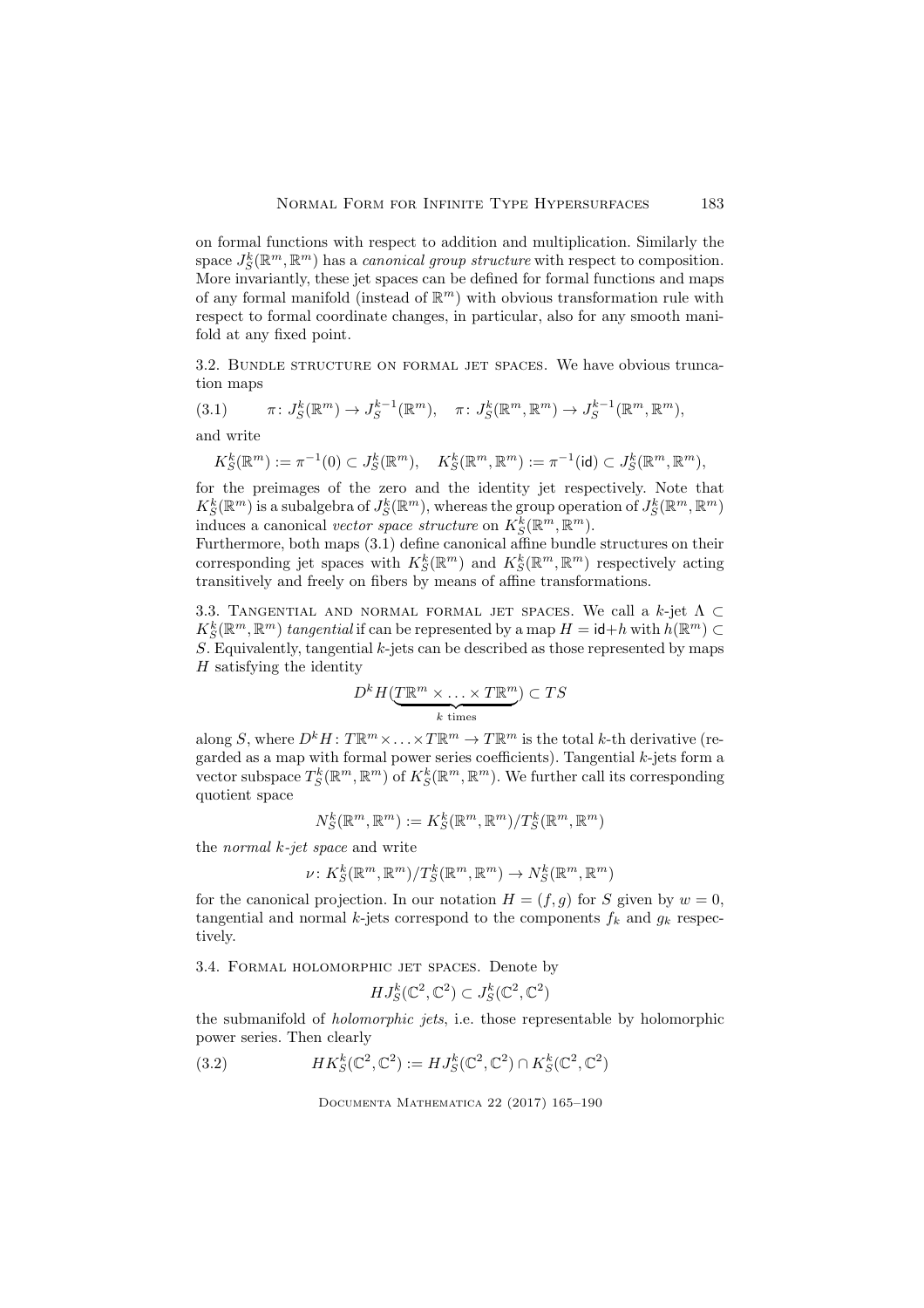becomes a R-vector subspace of  $K_S^k(\mathbb{C}^2,\mathbb{C}^2)$ , which is canonically a C-vector space.

3.5. Formal jet spaces of real infinite type hypersurfaces. To any formal infinite type real hypersurface M through 0 in  $\mathbb{C}^2$ , given by a formal equation  $\mathsf{Im} \, w = \varphi(z, \bar{z}, \mathsf{Re} \, w)$ , we associate the formal k-jet  $j_S^k \varphi$  along the formal complex submanifold  $\ddot{S}$  in  $M$  through 0. Similarly, to every formal holomorphic (or even real-analytic) transformation  $H$  of  $\mathbb{C}^n$ , we associate its formal  $k$ -jet  $j_S^k H$  along S.

3.6. A universal family of generalized Chern-Moser operators. The transformation of M defined by  $\varphi$  into M' defined by  $\varphi'$  via a map H preserving S, induces a canonical transformation map

(3.3) 
$$
A^k: J_S^k(\mathbb{C}^2, \mathbb{C}^2) \times J_S^k(\mathbb{R}^3) \to J_S^k(\mathbb{R}^3), \quad (j_S^k H, j_S^k \varphi) \stackrel{A^k}{\longrightarrow} j_S^k \varphi'.
$$

More specifically, we shall consider k-jets  $j_S^k H$  whose  $(k-1)$ -jet truncations are tangential, i.e. such that

$$
j_S^k H \in \pi^{-1}(T_S^{k-1}(\mathbb{C}^2, \mathbb{C}^2)).
$$

In our notation from previous sections, with S given by  $w = 0$ , this corresponds to the k-jets represented by

$$
H = \mathsf{id} + \left(\sum_a f_{a,k-1} z^a w^{k-1} + \sum_b f_{b,k} z^b w^k, \sum_c g_{c,k} z^c w^k\right).
$$

The subspace

$$
\pi^{-1}(T_S^{k-1}(\mathbb{C}^2,\mathbb{C}^2))\subset J_S^k(\mathbb{C}^2,\mathbb{C}^2)
$$

inherits the canonical affine bundle structure over the space of tangential  $T_S^{k-1}(\mathbb{C}^2,\mathbb{C}^2)$ , on whose fibers  $K_S^k(\mathbb{C}^2,\mathbb{C}^2)$  acts freely and transitively by means of affine transformations. Then the vector subspace of tangential k-jets  $T_S^k(\mathbb{C}^2, \mathbb{C}^2) \subset K_S^k(\mathbb{C}^2, \mathbb{C}^2)$  also acts freely (but of course not transitively) on the same fibers. Consider the quotient bundle

$$
Q_S^k(\mathbb{C}^2,\mathbb{C}^2):=\pi^{-1}(T_S^{k-1}(\mathbb{C}^2,\mathbb{C}^2))/T_S^k(\mathbb{C}^2,\mathbb{C}^2)
$$

modulo this action. In our notation, jet classes in  $Q_S^k(\mathbb{C}^2, \mathbb{C}^2)$  are represented by maps

$$
H = \mathsf{id} + \left(\sum_a f_{a,k-1} z^a w^{k-1}, \sum_c g_{c,k} z^c w^k\right).
$$

Furthermore, it follows from the chain rule applied to (formal) coordinate changes preserving S that the group structure on  $J_S^k(\mathbb{C}^2, \mathbb{C}^2)$  induces a canonical C-vector space structure on  $Q_S^k(\mathbb{C}^2,\mathbb{C}^2)$ .

Now, it follows from our calculations in previous sections that the maps  $A^k$  in (3.3) induce canonical maps

(3.4) 
$$
C^k \colon Q_S^k(\mathbb{C}^2, \mathbb{C}^2) \times J_S^1(\mathbb{R}^3) \to K_S^k(\mathbb{R}^3),
$$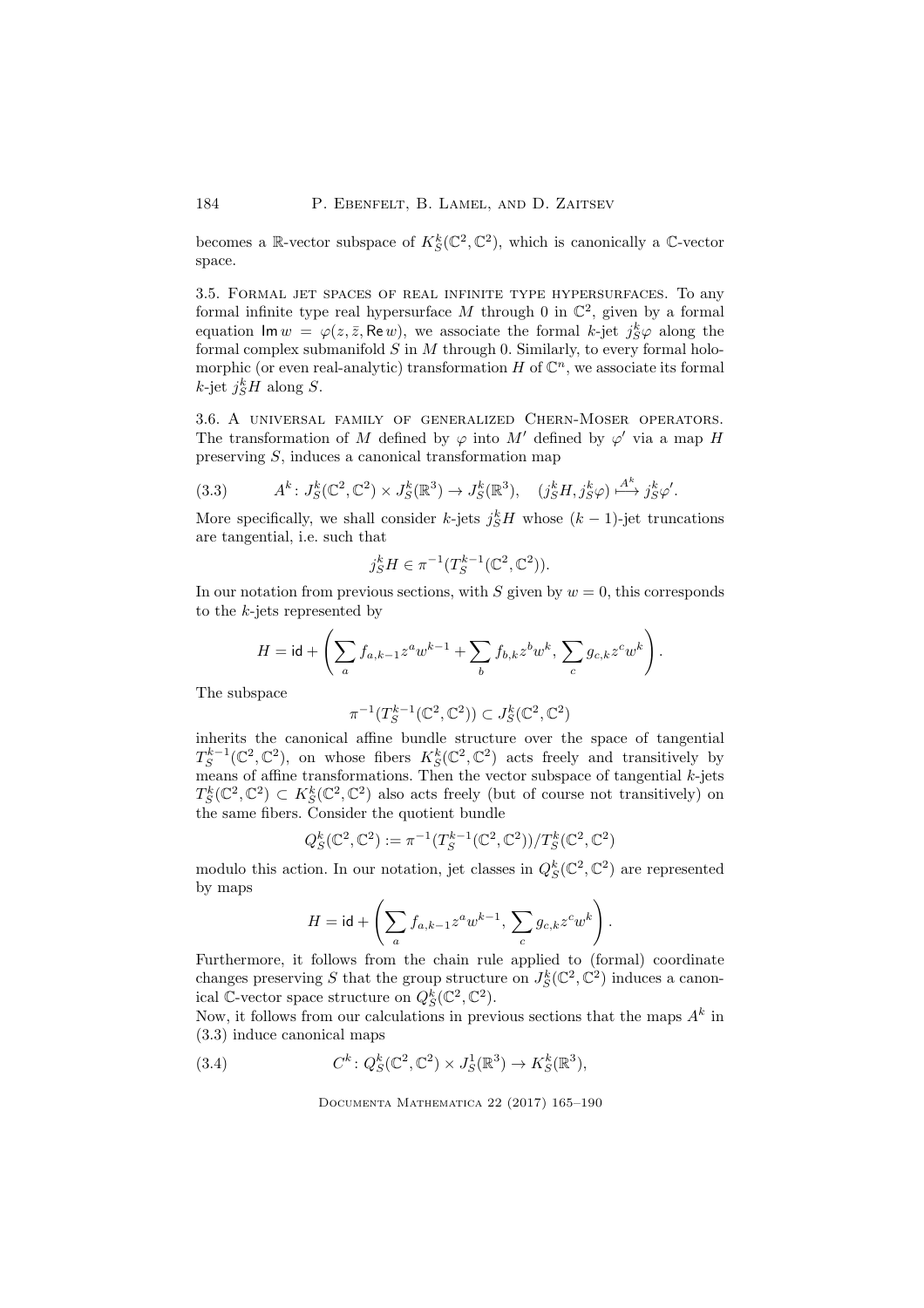which are linear in the first argument  $Q_S^k(\mathbb{C}^2, \mathbb{C}^2)$ . More precisely, the maps  $C^k$ are given by

(3.5) 
$$
C^{k}(\Lambda, \lambda) = A^{k}(j_{S}^{j}H, j_{S}^{k}\varphi) - j_{S}^{k}\varphi, \quad \Lambda = [j_{S}^{k}H], \ \lambda = j_{S}^{1}(\varphi),
$$

where  $[j_S^k H]$  denotes the equivalence class of a k-jet  $j_S^k H \in \pi^{-1}(T_S^{k-1}(\mathbb{C}^2, \mathbb{C}^2))$ in  $Q_S^k(\mathbb{C}^2, \mathbb{C}^2)$ . The maps (3.4) can be regarded as *analogues of the components* of the Chern-Moser operator for Levi-nondegenerate hypersurfaces. Note that while the Chern-Moser operator only depends on the Levi form, (3.4) is the universal family of linear operators parametrized by 1-jets of defining functions  $\varphi$  of the infinite type (formal) real hypersurface  $M \subset \mathbb{C}^2$ .

3.7. Jet interpretation of the normalization conditions. Our initial prenormalization conditions (2.12) (with  $c < 1$ ) and (2.19) are readily seen to be equivalent to

(3.6) 
$$
j_S^1 \varphi = j_S^1 (z \overline{z} u) \mod (z \overline{z})^2,
$$

with (2.15), (2.16), (2.20) implying

$$
j^0_S H = \mathrm{id}, \quad j^1_S H \in T^1_S(\mathbb{C}^2, \mathbb{C}^2)
$$

for any transformation  $H$  preserving  $(3.6)$ . To obtain an invariant description for spaces of partial derivatives in both z and  $\bar{z}$  we need to consider *bi-jet spaces* 

$$
J_0^{a,b}(S \times \overline{S})
$$

of  $(a, b)$ -equivalence classes of (formal) power series in  $(z, \bar{z})$ , where z denotes coordinates on a (formal) complex manifold  $S$ , and two series are  $(a, b)$ -equivalent when their partial derivatives coincide at 0 up to order a in z and b in  $\bar{z}$ . We shall also use the partial jet spaces  $J^{a}$   $(S \times \overline{S})$ , where only the differentiation order in  $z$  is bounded by  $a$ . Using this terminology in our normal form, we consider in our normalization process components of  $\varphi$  representing its iterated jets

$$
j_0^{1, j} g^k \varphi \in J_0^{1, (S \times \overline{S}), \quad j_0^{3,3} j_S^k \varphi \in J_0^{3,3}(S \times \overline{S}).
$$

Invariantly, we are projecting our generalized Chern-Moser operators (3.4) onto the fiber product

(3.7) 
$$
J_0^{1, \cdot}(S \times \overline{S}) \times_{J_0^{1, 1}(S \times \overline{S})} J_0^{3, 3}(S \times \overline{S}).
$$

3.8. INVARIANT DESCRIPTION OF THE RESONANCES. Denote by  $\Pi^k$  the canonical projection from  $J_S^k(\mathbb{R}^3)$  onto the fiber product (3.7). Then it follows from our normal form construction that  $k$  is a resonance if and only if the composition  $\Pi^k \circ C^k$  has a nontrivial kernel in the first component  $Q_S^k(\mathbb{C}^2, \mathbb{C}^2)$ .

In view of Proposition 2.5 and Lemma 2.6, an equivalent characterization can be obtained as follows: k is a resonance if and only if the projection of  $C^k$  to  $J_0^{3,3}(S \times \overline{S})$  is not surjective.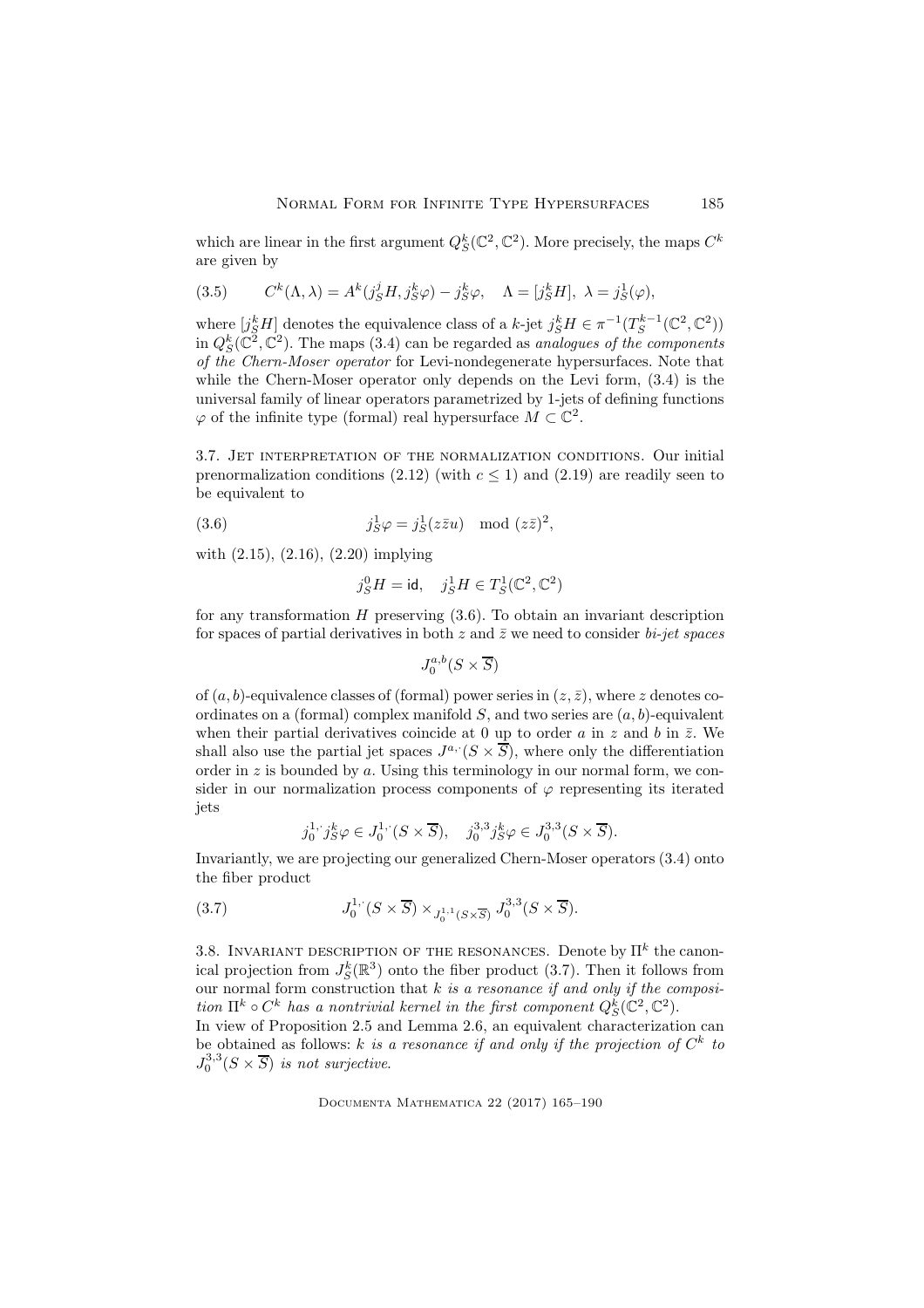### 4. Examples

We conclude this paper by giving a few examples.

*Example* 4.1. Consider a hypersurface 
$$
M \subset \mathbb{C}^2
$$
 of the following form

(4.1) 
$$
\operatorname{Im} w = \varphi(z, \bar{z}, \operatorname{Re} w), \quad \varphi(z, \bar{z}, u) = u|z|^2 + u^2 \psi(z, \bar{z}, u),
$$

where 
$$
\psi(z, \bar{z}, u)
$$
 is such that  $\varphi(z, \bar{z}, u)$  satisfies (2.12) and (2.19), for example,  

$$
\psi(z, \bar{z}, u) = \theta(|z|^2, u)
$$

where  $\theta(x, u)$  satisfies  $\theta_x(0, u) = 0$ . In view of (2.21) all terms involving  $\varphi_{ab}$  in  $\det B$  in (2.40) are the same as in the normal form, and hence are 0, and we compute

$$
\det B = \frac{2}{3}k(2k+3)(k-1)(2k^2 - 3k + 2)^2.
$$

Since the roots of  $2k^2 - 3k + 2$  are not real, we conclude that M is nonresonant at 0. Therefore, we can put  $M$  into normal form as described in Theorem 1.1, i.e., eliminate terms of the form  $|z|^4 u^k$ ,  $z^3 \bar{z}^2 u^k$ , and  $|z|^6 u^k$  in  $\psi(z, \bar{z}, u)$ ). The stability group of M is a subgroup of  $S^1$ , unless  $\psi$  after normalization vanishes completely.

Example 4.2. If  $M$  is given by an equation of the form

$$
\text{Im } w = \text{Re } w \left( |z|^2 + \frac{C}{4} |z|^4 + \frac{D}{36} |z|^6 + O(|z|^8) \right) + O((\text{Re } w)^2),
$$

then the characteristic polynomial (modulo a multiplicative constant making it monic in  $k$ ) is given by

(4.2) 
$$
(k-1) \left| 24(k-1)^2 + 6iC(k-1) + 3C^2 - D + 12 \right|^2 \times \\ \times \left( 48(k-1)^2 + 27C^2 - 8D + 96 \right).
$$

The first two factors do not have any integral roots  $k \geq 2$  provided that  $C \neq$ 0. In this case, there is for any integer  $k \geq 2$  an unique D such that the characteristic polynomial has exactly that resonance k. If on the other hand,  $C = 0$ , the characteristic polynomial (modulo a multiplicative constant) is given by

$$
(k-1)(D-24k^{2}+48k-36)^{2}(D-6(k^{2}-2k+3))
$$
.

The reader can easily check that the last two factors have no real roots if  $D < -12$ , one root each at  $k = 1$  if  $D = -12$ , and two (distinct) roots each, symmetric about about  $k = 1$  when  $D > -12$ . In particular, for  $C = 0$ , the hypersurface M has either zero or two resonances.

We note that if M satisfies Conditions  $(1')$  and  $(2')$  in the introduction, but has a resonance at  $k = k_0 \geq 2$ , then we cannot in general achieve the normalization  $(2.45)$  at  $k = k_0$ . We can make a choice of the derivatives of f and g in  $(2.27)$ at  $k = k_0$ , and then proceed with the normalization for  $k > k_0$  (until the next resonance, if it exists). However, the choice of  $(2.27)$  at  $k = k_0$  will in general affect the corresponding coefficients (2.45). Therefore, the existence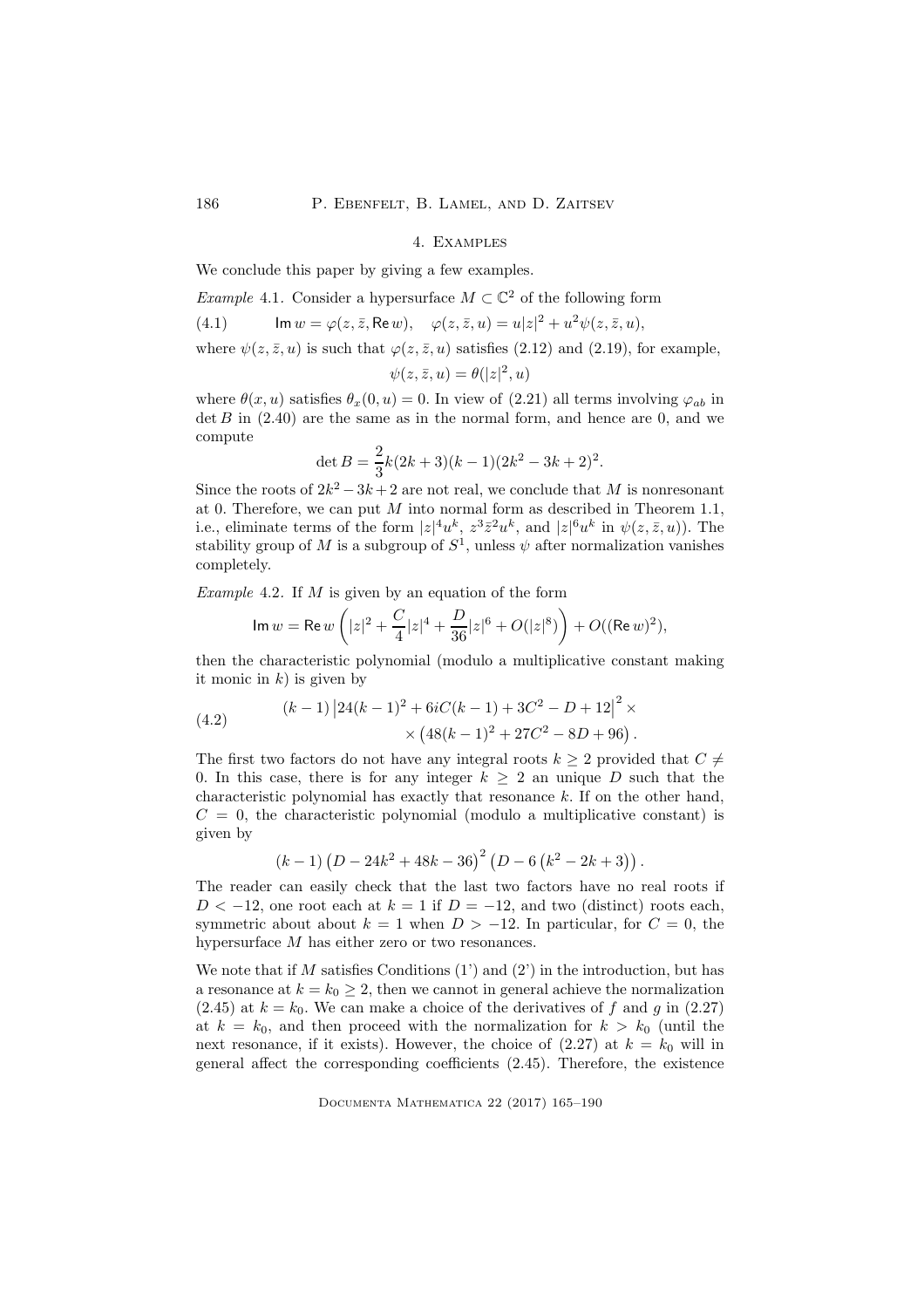of a resonance  $k = k_0$  does not necessarily imply that the derivatives (2.27) at  $k = k_0$  of an automorphism of M is not determined by previous ones. There are, however, known examples of  $M \subset \mathbb{C}^2$  satisfying Conditions (1') and (2'), whose stability groups at 0 are not determined by 1-jets (see [Kow02], [Z02], [KL14]). Such hypersurfaces cannot be in general position (i.e., must have resonances) at 0 by Corollary 1.2, and the failure of 1-jet determination is caused by the resonances. We mention two such examples here (of the form in Example 4.2), where a resonance  $k = k_0$  actually corresponds to indeterminacy of the derivatives (2.27) for  $k = k_0$  in automorphisms of M; more examples can be found in the list in [KL14].

*Example 4.3.* For a positive integer 
$$
m
$$
, consider the following  $M_m \subset \mathbb{C}^2$ ,  
(4.3)  $\operatorname{Im} w = i \operatorname{Re} w \frac{1 - q_m (2m|z|^2)}{1 + q_m (2m|z|^2)} = \operatorname{Re} w \left( |z|^2 + \left( \frac{2m^2}{3} + \frac{1}{3} \right) |z|^6 + \dots \right)$ ,

where

(4.4) 
$$
q_m(x) = e^{(i/m)\arcsin x}.
$$

It is readily checked that  $M_m$  satisfies (1') and (2') at 0, and comparing with the formula for the characteristic polynomial in  $(4.2)$  (with  $C = 0$ ), we see that it is given by

$$
(k-1) ((k-1)2 – 4m2) ((k-1)2 – m2)2
$$
.

Its resonances are therefore given by  $k = m + 1$  and  $k = 2m + 1$ . We note (cf. [Z02], [KL14]) that the following local 1-parameter family of biholomorphisms belong to its stability group at 0:

(4.5) 
$$
H_t(z, w) = \left(\frac{z}{(1 - tw^{2m})^{1/2}}, \frac{w}{(1 - tw^{2m})^{1/2m}}\right), \quad t \in \mathbb{R}.
$$

We note that the jets  $j_0^{2m} H_t$  agree for all  $t \in \mathbb{R}$ , but the derivatives (2.27) for  $k = 2m + 1$  depend on the parameter t.

*Example 4.4.* The following example (corresponding to  $C \neq 0$  in Example 4.2) illustrates that even a single resonance can be responsible for the presence of automorphisms not determined by their 1-jets. We let  $q_T(|z|^2)$  be the unique solution to

$$
uq'_T(u) = \frac{\tan(q_T(u))}{1 + T \tan(q_T(u))}, \quad q_T(0) = 0, \ q'_T(0) = 1,
$$

where  $T \in \mathbb{R} \setminus \{0\}$ . Then, for any  $m \in \mathbb{N}$ , the hypersurface  $M_{m,T}$  defined by

$$
\begin{aligned} \text{Im } w &= \qquad \qquad \text{Re } w \tan \left( \frac{q_T (m|z|^2)}{m} \right) \\ &= \quad \text{Re } w \left( |z|^2 - mT|z|^4 + \left( \frac{2 + m^2 (9T^2 + 1)}{6} \right) |z|^6 + \dots \right) \end{aligned}
$$

also satisfies  $(1')$  and  $(2')$  at 0. It has an infinitesimal CR automorphism given by

(4.6) 
$$
X = \frac{1}{m} \left( \frac{1}{2} + iT \right) z w^m \frac{\partial}{\partial z} + w^{m+1} \frac{\partial}{\partial w},
$$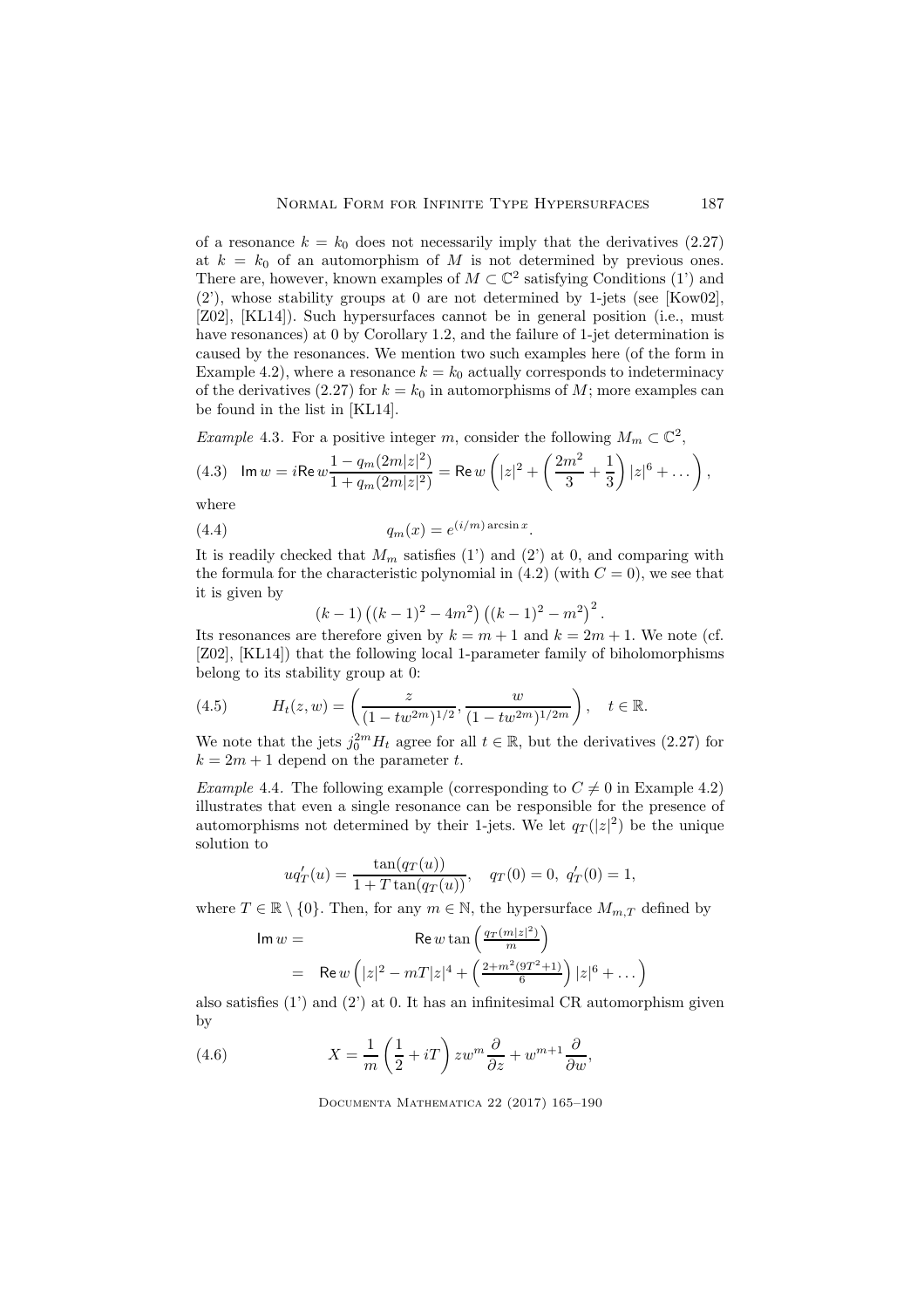as can be seen from a computation carried out in [KL14, Lemma 10 and 4]. The resonances of its characteristic polynomial, by the observation that the first two factors of the characteristic polynomial in (4.2) do not have any if  $T \neq 0$ , are the integral roots  $k \geq 2$  of the polynomial

$$
k^2 - 2k + 1 - m^2
$$

that is, only  $k = m + 1$  occurs. The infinitesimal CR automorphism (4.6) illustrates the failure of the conclusion in Corollary 1.2 in this case.

## **REFERENCES**

- [BER00] M. S. Baouendi, Peter Ebenfelt, and Linda Preiss Rothschild. Convergence and finite determination of formal CR mappings. J. Amer. Math. Soc., 13:697–723, 2000.
- [BER99] M. Salah Baouendi, Peter Ebenfelt, and Linda Preiss Rothschild. Real submanifolds in complex space and their mappings, volume 47 of Princeton Mathematical Series. Princeton University Press, Princeton, NJ, 1999.
- [BMR02] M. Salah Baouendi, Nordine Mir, and Linda Preiss Rothschild. Reflection ideals and mappings between generic submanifolds in complex space. Journal of Geometric Analysis, 12:543–580, 2002. 10.1007/BF02930653.
- [CM74] S. S. Chern and J. K. Moser. Real hypersurfaces in complex manifolds. Acta Math., 133:219–271, 1974.
- [ELZ03] P. Ebenfelt, B. Lamel, and D. Zaitsev. Finite jet determination of local analytic CR automorphisms and their parametrization by 2-jets in the finite type case. Geom. Funct. Anal., 13(3):546–573, 2003.
- [E98a] Peter Ebenfelt. New invariant tensors in CR structures and a normal form for real hypersurfaces at a generic Levi degeneracy. J. Differential Geom., 50(2):207–247, 1998.
- [E98b] Peter Ebenfelt. Normal forms and biholomorphic equivalence of real hypersurfaces in  $\mathbb{C}^3$ . Indiana Univ. Math. J., 47(2):311-366, 1998.
- [EHZ05] Peter Ebenfelt, Xiaojun Huang, and Dmitri Zaitsev. The equivalence problem and rigidity for hypersurfaces embedded into hyperquadrics. Amer. J. Math., 127(1):169–191, 2005.
- [ELZ09] Peter Ebenfelt, Bernhard Lamel, and Dmitri Zaitsev. Degenerate real hypersurfaces in  $^2$  with few automorphisms. Trans. Am. Math. Soc., 361(6):3241–3267, 2009.
- [J07] Robert Juhlin. Convergence of formal cr mappings at points of 1 infinite type. preprint, 2007.
- [JL13] Robert Juhlin and Bernhard Lamel. On maps between nonminimal hypersurfaces. Math. Z., 273(1-2):515–537, 2013.
- [Kol05] Martin Kolář. Normal forms for hypersurfaces of finite type in  $\mathbb{C}^2$ . Math. Res. Lett., 12(5-6):897–910, 2005.
- [Kol12] Martin Kolář. Finite type hypersurfaces with divergent normal form. Math. Ann., 354(3):813–825, 2012.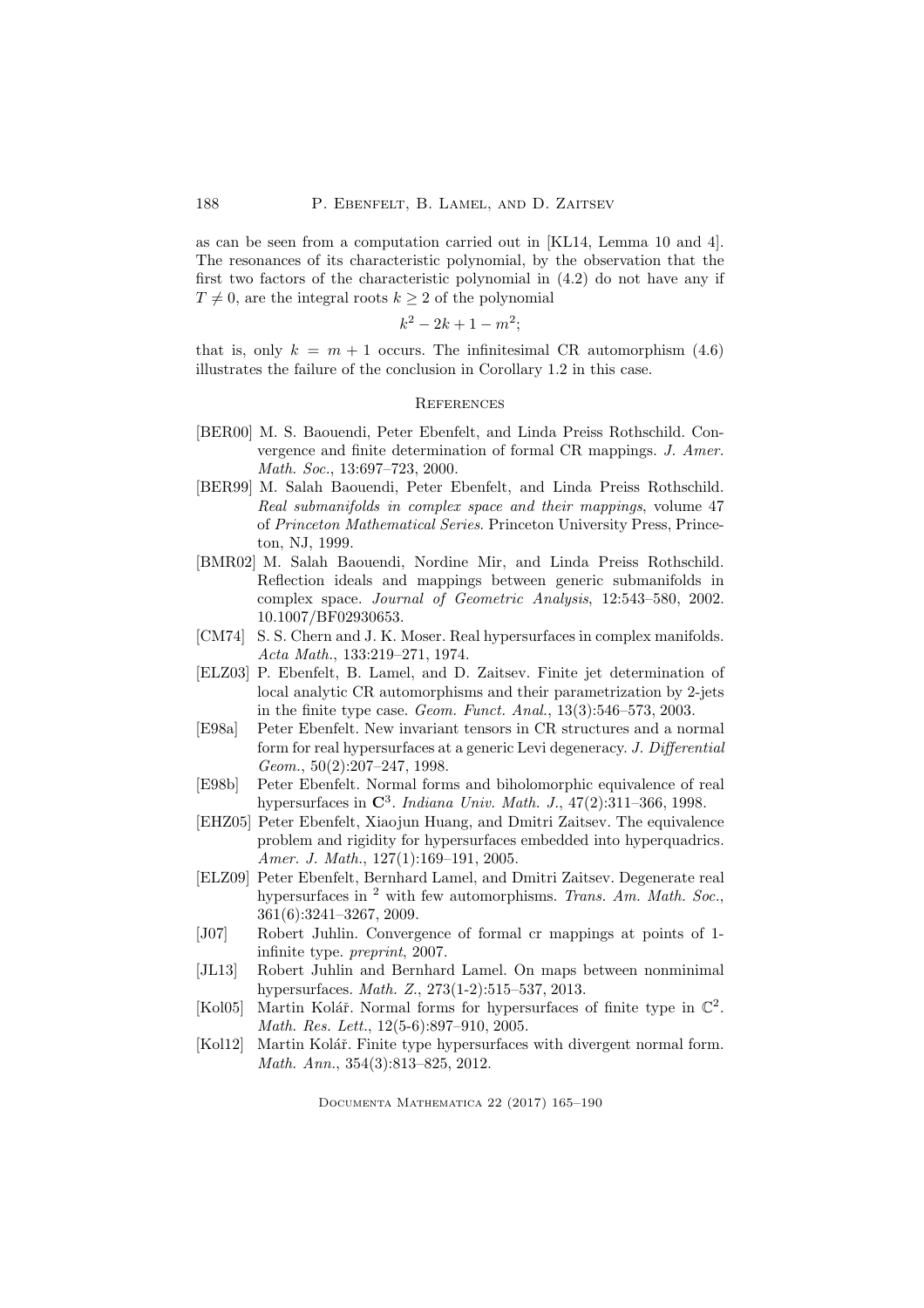- [KL14] Martin Kolář and Bernhard Lamel. Holomorphic equivalence and nonlinear symmetries of ruled hypersurfaces in  $\mathbb{C}^2$  J. Geom. Anal., 25(2):1240–1281, 2015.
- [KMZ14] Martin Kolar, Francine Meylan, and Dmitri Zaitsev. Chern-Moser operators and polynomial models in CR geometry. Adv. Math., 263:321– 356, 2014.
- [KoL14] Ilya Kossovskiy, Bernhard Lamel. On the analyticity of CRdiffeomorphisms. arXiv.org. http://arxiv.org/abs/1408.6711v1, 2014.
- [KoL15] Ilya Kossovskiy, Bernhard Lamel. New extension phenomena for solutions of tangential Cauchy-Riemann Equations. arXiv.org. http://arxiv.org/abs/1507.06151v1, 2015.
- [KZ14a] Ilya Kossovskiy, Dmitri Zaitsev. Convergent normal form for real hypersurfaces at generic levi degeneracy. http://front.math.ucdavis.edu/1405.1743, 2014.
- [KZ14b] Ilya Kossovskiy, Dmitri Zaitsev. Convergent normal form and canonical connection for hypersurfaces of finite type in  $\mathbb{C}^2$ . http://front.math.ucdavis.edu/1409.7506, 2014.
- [Kow02] R. Travis Kowalski. A hypersurface in C <sup>2</sup> whose stability group is not determined by 2-jets. Proc. Amer. Math. Soc., 130(12):3679–3686 (electronic), 2002.
- [Kow05] R. Travis Kowalski. Rational jet dependence of formal equivalences between real-analytic hypersurfaces in  $\mathbb{C}^2$ . *Pacific J. Math.*, 220(1):107– 139, 2005.
- [S91] N. Stanton. A normal form for rigid hypersurfaces in  $\mathbb{C}^2$ . Amer. J. Math., 113:877–910, 1991.
- [W82] Philip P. Wong. A construction of normal forms for weakly pseudoconvex CR manifolds in  $\mathbb{C}^2$ . Invent. Math., 69(2):311-329, 1982.
- [Z02] Dmitri Zaitsev. Unique determination of local CR-maps by their jets: a survey. Atti Accad. Naz. Lincei Cl. Sci. Fis. Mat. Natur. Rend. Lincei (9) Mat. Appl., 13(3-4):295–305, 2002. Harmonic analysis on complex homogeneous domains and Lie groups (Rome, 2001).